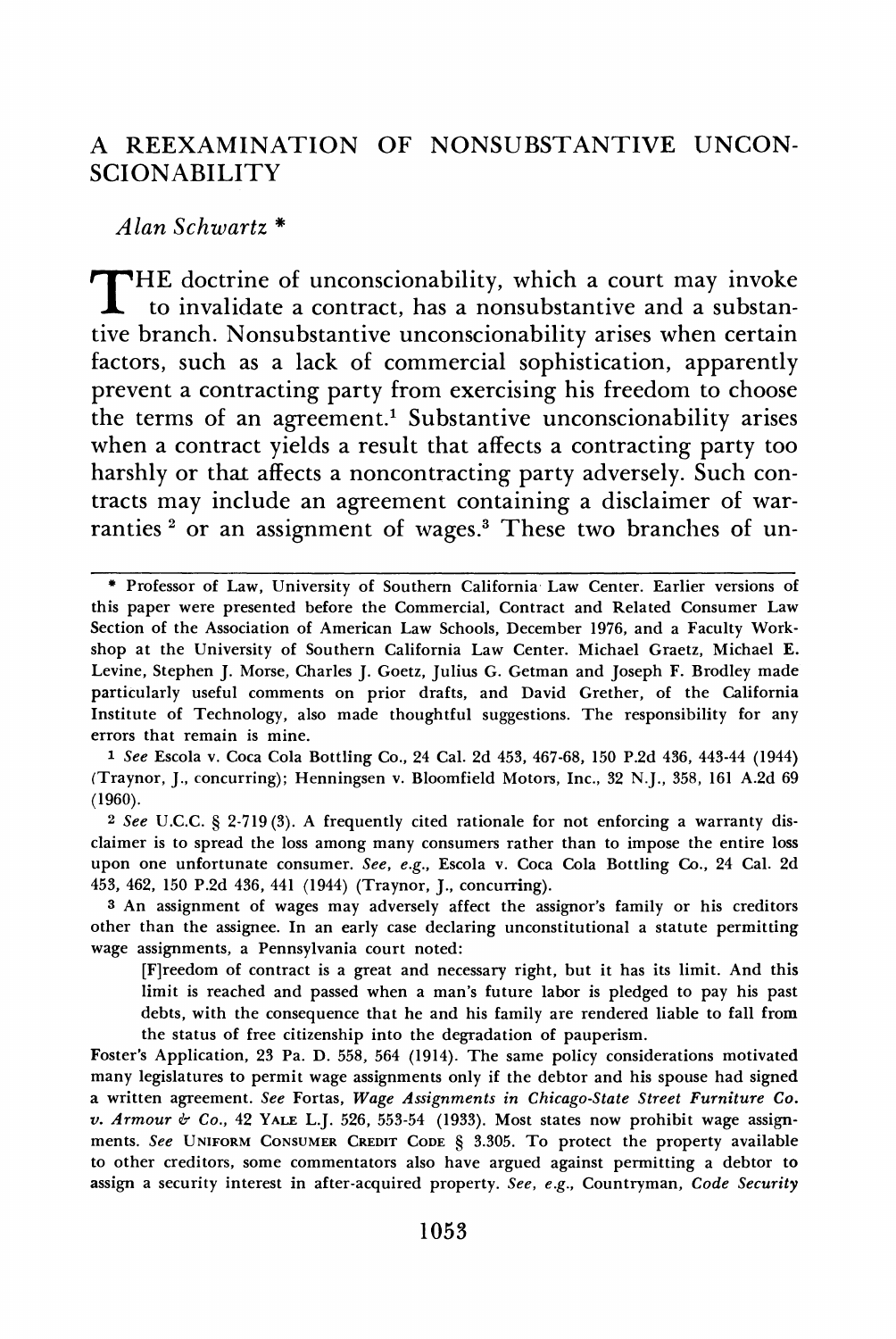conscionability hereinafter are labeled "nonsubstantive" factors or objections and "substantive" factors or objections, respectively.4

This article explores the nonsubstantive objections to the enforcement of a contract.<sup>5</sup> These objections fall into four categories. The first category, poverty, involves those situations where a poor consumer, although he would prefer not to bear certain risks under a contract, can afford only with great difficulty an agreement that allocates these risks to the seller. The second category, market unresponsiveness, comprises two possible restrictions upon a contracting party's freedom of choice. First, a buyer accepting a standardized agreement may have to take terms that do not reflect his true preferences because the additional cost of particularizing the contract would exceed the additional benefit that he would derive from an individualized agreement. Second, a seller exercising monopoly power may offer a buyer fewer choices than would exist in a competitive market. The third category of nonsubstantive unconscionability, incompetency, addresses the problem of a buyer who may be too unsophisticated or too inept to make contracts that fully satisfy his preferences. The fourth category, lack of information, involves those situations where a contracting party lacks the information to make his preferences and purchases congruent, either because the information is unavailable or because the cost of finding and absorbing it exceeds, at the margin, the value of the information.

This article seeks to demonstrate that the first three categories of nonsubstantive objections described above do not support a decision to invalidate a contract. To the contrary, the factor relating

5 Although employing different analytical approaches, several recent articles provide a useful discussion of the same issues explored below. Dawson, *Unconscionable Coercion: The German Version,* 89 HARV. L. REV. 1041 (1976); Epstein, *Unconscionability: A Critical Reappraisal,* 18 J.L. & ECON. 293 (1975); Kornhauser, *Unconscionability in Standard Forms,* 64 CALIF. L. REv. 1151 (1976).

*Interests in Bankruptcy,* 75 COM. L.J. 269 (1970); *ct.* Countryman, *Improvident Credit Extension: A New Legal Concept Aborning?,* 27 ME. L. REV. 1 (1975) (suggesting that the improvident extension of credit is undesirable partly because it adversely affects the debtor's other creditors).

<sup>4</sup> The nonsubstantive factors are more commonly labeled "procedural" factors. E.g., J. WHITE & R. SUMMERS, HANDBOOK OF THE LAW UNDER THE UNIFORM COMMERCIAL CODE 128 (1972). The term "procedural," however, focuses too narrowly upon the negotiating process. This article uses the term "nonsubstantive" rather than "procedural" because the former, unlike the latter, includes factors that may militate against enforcing an agreement even though the parties negotiated the agreement fairly.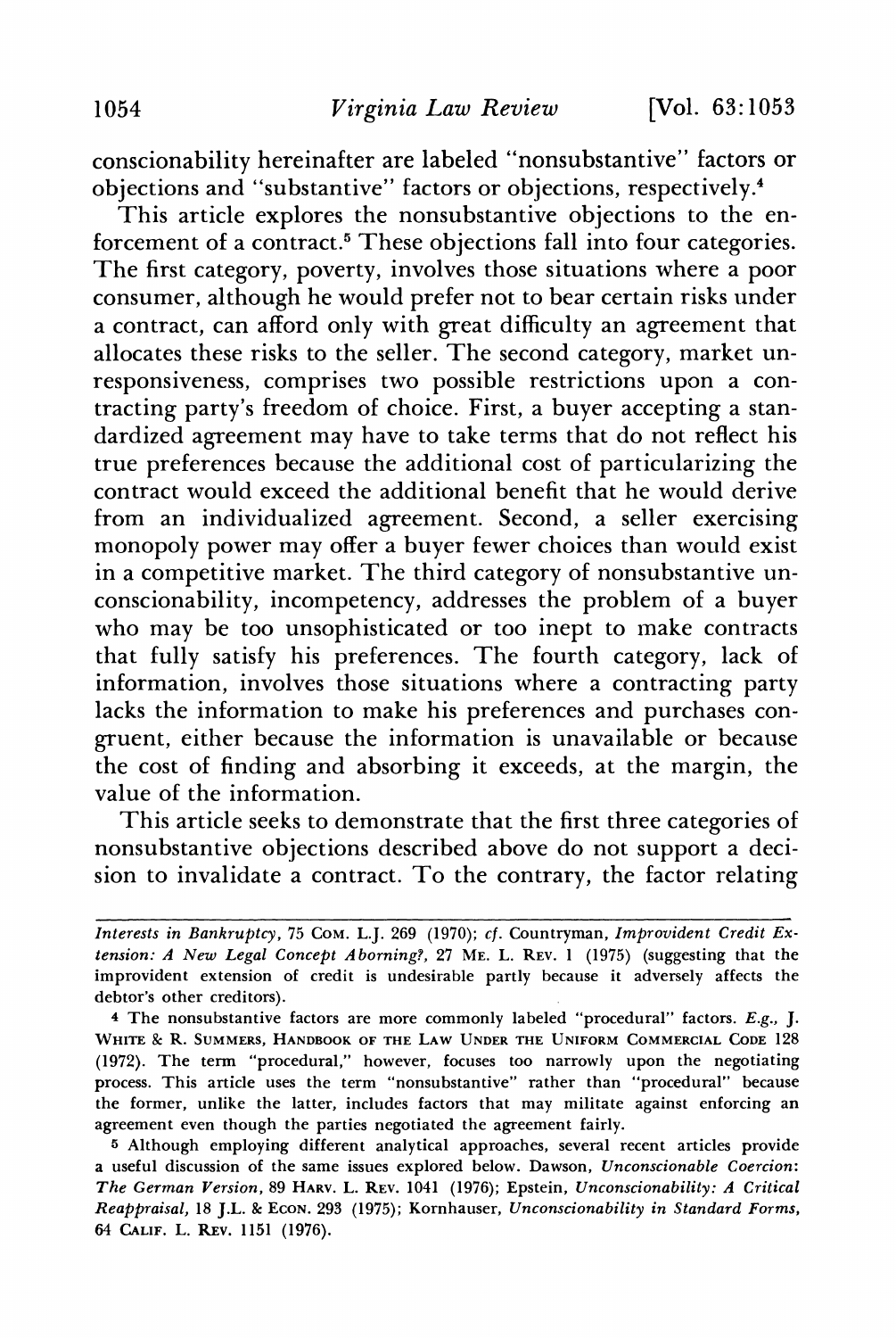**to poverty actually weighs in favor of enforcing an agreement. The remaining factors-standardized contracts, monopoly power, and incompetence-are simply irrelevant to the question of whether or not to enforce a contract. Whether the fourth category-lack of information-or the substantive objections militate in favor of or against enforcing an agreement is beyond the scope of this article.** 

**The prevailing view requires proof of both nonsubstantive and substantive unconscionability to render a contract unenforceable.7 This article seeks to shorten the list of relevant nonsubstantive objections by demonstrating that poverty, market unresponsiveness, and incompetence are improper reasons to invalidate a contract. Thus, a judicial or legislative decisionmaker invoking the unconscionability doctrine to refuse to enforce an agreement can tenably rely only upon the fourth category of nonsubstantive objectionslack of information-and upon the substantive objections.8** 

**8 The following example illustrates the scope of this article. Assume that a contract for the sale of a refrigerator contains a clause providing that: "The seller will repair or replace any defective parts but, if good faith attempts to repair the refrigerator are unsuccessful, the buyer is without remedy." Consider the following arguments against enforcing the clause:** 

- **(1) the clause is unconscionable because it imposes large losses on consumers forced to pay for useless refrigerators (substantive objection) and because these consumers are poor (nonsubstantive objection).**
- **(2) the clause is unconscionable because it imposes large losses on consumers (substantive objection) and because these consumers lacked the information necessary to evaluate the risks created by the clause (nonsubstantive objection).**
- **(3) the clause is unconscionable because it imposes large losses on consumers (substantive objection).**

**With respect to the first argument, this article concludes that a buyer's poverty actually militates in favor of enforcing an agreement because banning a contract clause yields a nonoptimal result. Therefore, the first argument, which lacks a legitimate nonsubstantive objection, should be insufficient, under current law, to invalidate the contract clause. The article withholds judgment on the second argument because the problems arising when buyers are uninformed seem sufficiently complex to justify independent treatment. Nor does the article address the question raised by the third argument: whether the substantive objections to a contract clause, standing alone, should be sufficient to justify nonenforcement under the doctrine of unconscionability.** 

**<sup>6</sup> The issues raised by a consumer's lack of information and by substantive unconscionability are sufficiently complex to warrant independent treatment.** 

**<sup>7</sup> The nonsubstantive or substantive factors standing alone are necessary but not sufficient to invalidate an agreement under the doctrine of unconscionability. That is, "[m]ost courts take a 'balancing approach' to the unconscionability question, and to tip the scales in favor of unconscionability, most courts seem to require a certain quantum of procedural plus a certain quantum of substantive unconscionability." J. WHITE & R. SUMMERS, supra note 4, at 128. See also id. at 118-19.**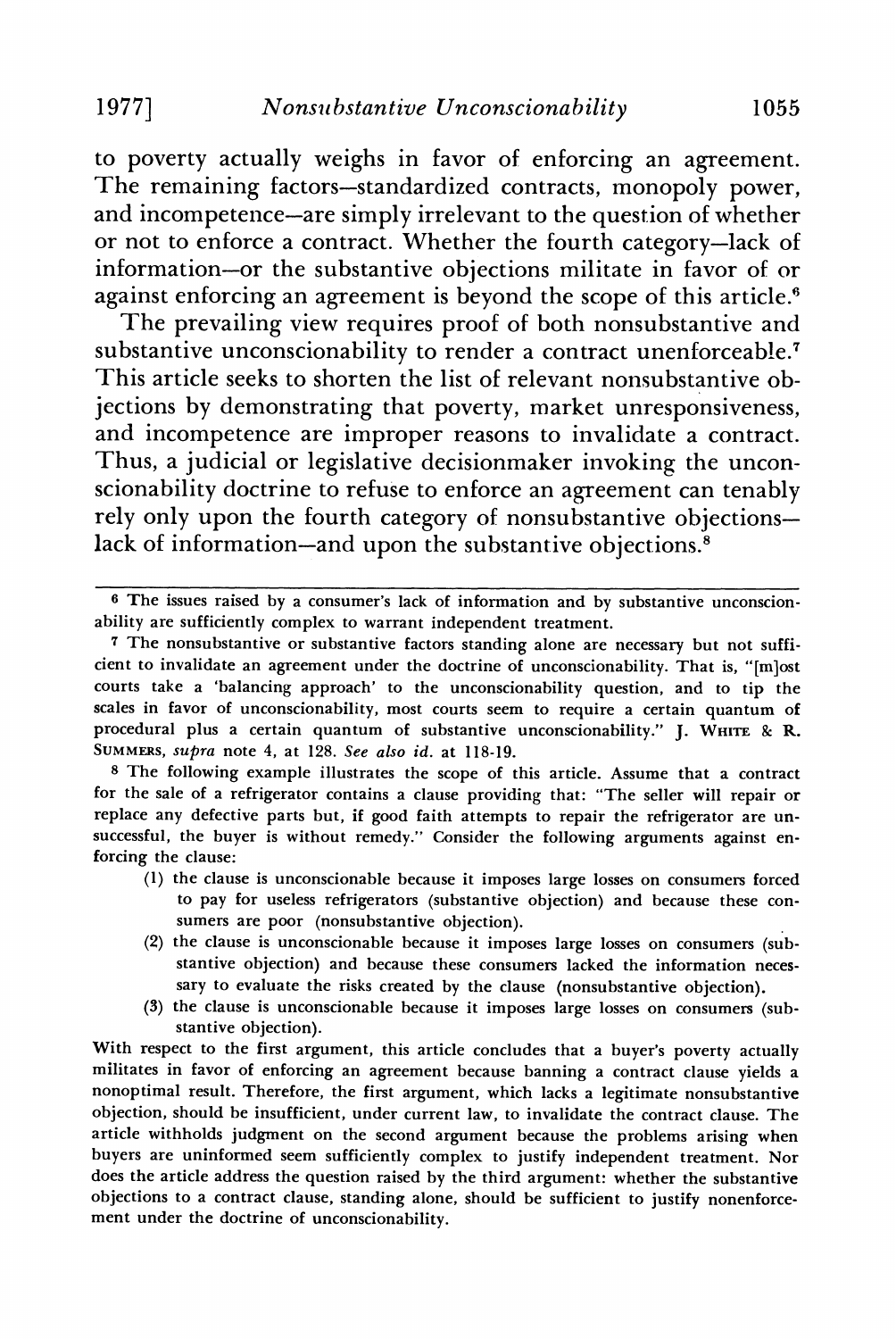**The following analysis of each category of nonsubstantive unconscionability assumes that the other categories are absent. For example, the discussion of poverty assumes that markets are responsive, buyers are competent, and buyers have sufficient information. Because lack of information is not considered here, the analysis always assumes that buyers have enough information to make rational market choices. In addition, the article assumes that each nonsubstantive factor has only independent importance to the decision of whether to enforce an agreement. If the policy considerations underlying, for example, the poverty and incompetence objections suggest that each of these categories is individually irrelevant to an enforcement decision, this article assumes that these objections, taken together, are also irrelevant. This assumption seems logically justified, because summing objections that are irrelevant to contract enforcement should not produce a relevant composite objection.** 

### **I. POVERTY**

**A contracting party's poverty is commonly thought to militate in four ways against enforcing an agreement. First, poverty may impede the buyer's efforts to purchase a "fair" contract. The cost of a contract reflects, among other things, the agreement's allocation of risk between buyer and seller. For example, a contract disclaiming product warranties usually is cheaper than a contract providing such warranties.9 Although an affluent buyer often can pay the premium necessary to induce a seller to assume significant risks under a contract, a poor buyer may experience great difficulty in trying to buy away disfavored terms.** 

**Second, poverty is thought to correlate strongly with a buyer's lack of commercial sophistication. A poor consumer, therefore, is often said to be at a disadvantage relative to more affluent parties in understanding and negotiating contracts. Third, poverty may restrict the flow of commercial information to poor consumers. If sellers provide less information in ghetto markets than in other**  markets, even a poor consumer skilled in bargaining may be unable **to evaluate the terms of a proposed agreement. Fourth, poverty** 

**<sup>9</sup> Although the analysis applies equally to other contractual provisions, this article often will refer to warranty disclaimers because the effect of such provisions is easy to understand.**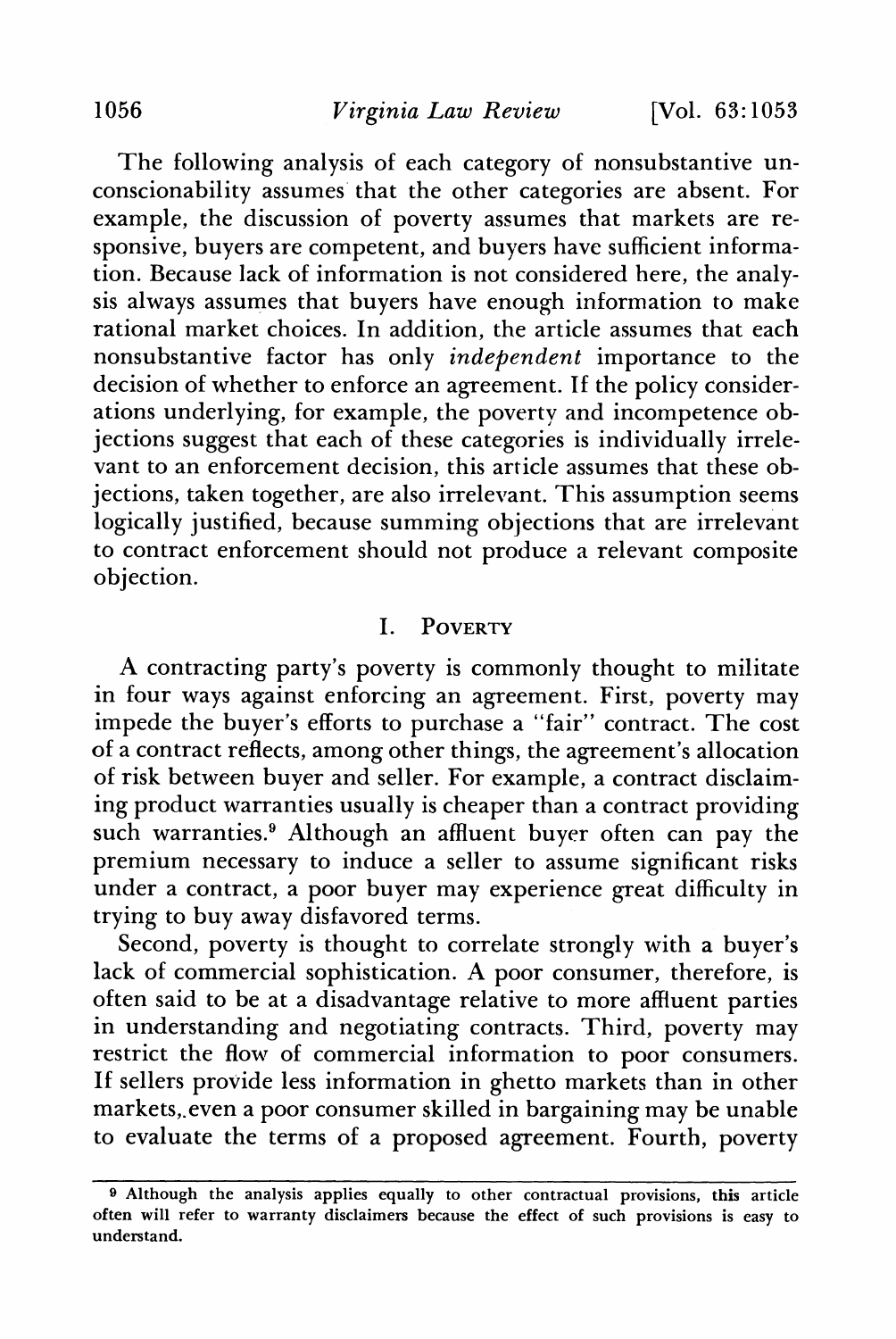**may exacerbate the consequences of certain contract clauses. An acceleration clause, for example, may bear more harshly upon a poor consumer than upon an affluent consumer.** 

**This article, unlike many commentaries 10 and judicial opin**ions,<sup>11</sup> distinguishes among these four aspects of poverty because **each aspect implicates different institutional and policy considerations germane to the question of whether to enforce a contract. The first aspect, poverty as an impediment to a poor consumer's ability to buy away disfavored terms, is discussed in Part I. The second aspect, poverty as a possible limitation upon a consumer's competence, is discussed in Part III. The third and fourth aspects**  are beyond the scope of this article.<sup>12</sup> Therefore, the terms "pov**erty" and "poor buyers," as used in Part I, refer to the situation where a contracting party has so little money that he can buy away disfavored terms only with considerable difficulty.** 

# **A. Prohibiting Particular Contract Clauses**

**Prohibiting a contract clause because a poor buyer finds it difficult to purchase more favorable terms yields a nonoptimal result. Assume, for example, that a retailer is offering two contracts that are identical except for one clause: the first contract, which costs** 

**<sup>10</sup> For example, the recent Property Restatement imposes an "implied warranty of habitability" on landlords and provides that a disclaimer of the implied warranty, if unconscionable, may be unenforceable. RESTATEMENT (SECOND) OF PROPERTY ?? 5.1, 5.6 (1977). A "factor" relevant to a finding of unconscionability is "[w]hether . . . the agreement . . . (especially if it relates to low or moderate income residential property) imposes unreasonable liabilities or burdens on persons who are financially ill-equipped to assume those burdens and who may have had significant inequality of bargaining power ...." Id. ? 5.6, Comment e(6). This single "factor" seems to combine all four aspects of poverty: whether an agreement imposes unreasonable burdens on financially ill-equipped persons relates to the fourth aspect; whether an agreement imposes such burdens on persons who lack equal bargaining power implicates the first, second, and third aspects. Other commentators also seem not to make the distinctions drawn here respecting poverty. See Johnson, The Uniform Consumer Credit Code and the Credit Problems of Low-Income Consumers, 37 GEO. WASH. L. REV. 1117 (1969); Jordan & Warren, The Uniform Consumer Credit Code, 68 COLUM. L. REV. 387 (1968).** 

**<sup>11</sup> E.g., Williams v. Walker-Thomas Furniture Co., 350 F.2d 445 (D.C. Cir. 1965).** 

**<sup>12</sup> See note 6 supra and accompanying text. Whether the fourth aspect of povertythat certain clauses may operate more harshly on the poor-justifies nonenforcement of a contract clause raises important questions concerning whether courts should engage in redistributing wealth. See Schwartz, Sales Law and Inflations, 50 So. CAL. L. REV. 1 (1976) (arguing that courts deciding sales cases should not attempt to redistribute wealth). These questions, which implicate institutional and policy issues quite different from those raised by the other aspects of poverty, seem best discussed elsewhere.**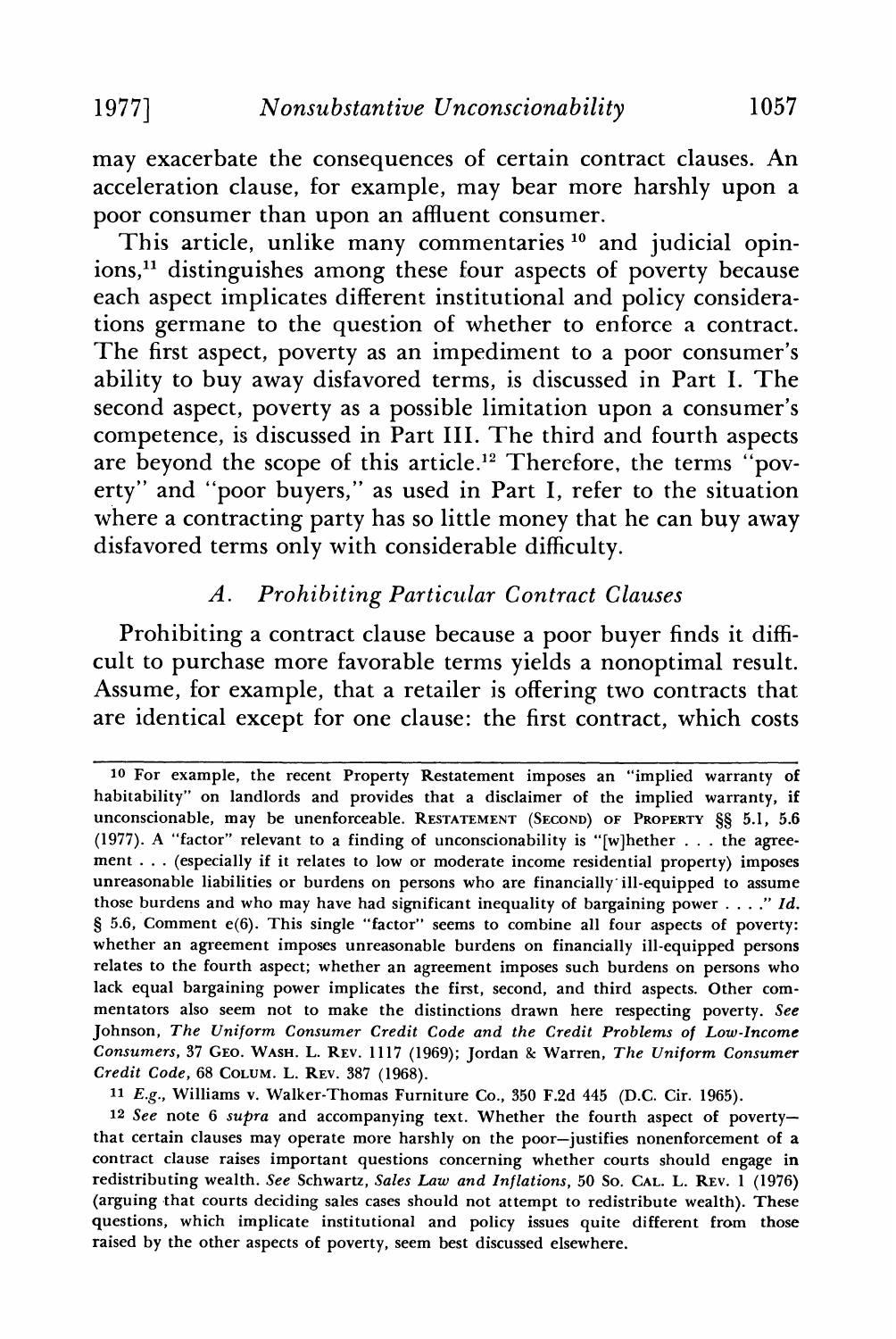**\$100, includes a warranty against product defects, while the second contract, which costs \$90, includes a disclaimer of the warranty. The hypothetical retailer has customers for both contracts, but the state, by statute or judicial opinion, later bans the warranty disclaimer. Under these circumstances, the prohibition against warranty disclaimers neither helps nor hurts those customers who would have purchased warranty coverage. The prohibition, however, harms the customers who would have purchased a contract disclaiming all warranties. These consumers apparently value the insurance against product defects provided by a warranty less than they value other uses for their \$10. Therefore, the prohibition against disclaimers yields a nonoptimal result: some buyers regard themselves as worse off than before the ban, and no buyers regard themselves as better off.13** 

**This result is particularly undesirable because banning warranty disclaimers is likely to affect the poor more adversely than the affluent. A poor person spends a large percentage of his income on**  goods for which his demand is income-inelastic,<sup>14</sup> e.g., food, shelter, **and clothing. As his income rises, he will begin to purchase goods for which his demand is more income-elastic. Analysis indicates that a poor person's demand for warranty protection is probably more income-elastic than that for "necessities." Many of the contract clauses that are now of concern, such as warranty disclaimers, shift purchase risks to buyers. Poor people generally are more risk averse than rich people because they cannot withstand large losses.15 The poor, however, may lose relatively less than the middle class when purchase risks materialize because, in the circumstances discussed here, the poor have less at stake. For example, middle** 

**<sup>13</sup> The measure of optimality employed here is the "Pareto criterion." According to this criterion, an allocation of resources is optimal only if no one may be made better off, in his own estimation, without simultaneously making someone else worse off, and a change in the allocation is optimal only if it makes at least one person better off and no one worse off. See, e.g., J. HENDERSON & R. QUANDT, MICROECONOMIC THEORY: A MATHE-MATICAL APPROACH 255 (1971); T. SCITOVSKY, WELFARE AND COMPETITION 58 (rev. ed. 1971). Conversely, a situation is nonoptimal if one or more persons may be made better off without making anyone else worse off. J. HENDERSON & R. QUANDT, supra, at 255.** 

**<sup>14</sup> Income elasticity measures the responsiveness of demand for a certain good to changes in income. More specifically, it is defined as the percentage change in quantity divided by the percentage change in income. E.g., T. SCITOVSKY, supra note 13, at 44 n.6; G. STIGLER, THE THEORY OF PRICE 33 (3d ed. 1966).** 

**<sup>15</sup> H. RAIFFA, DECISION ANALYSIS: INTRODUCTORY LECTURES ON CHOICE UNDER UNCERTAINTY 91-94 (1970).**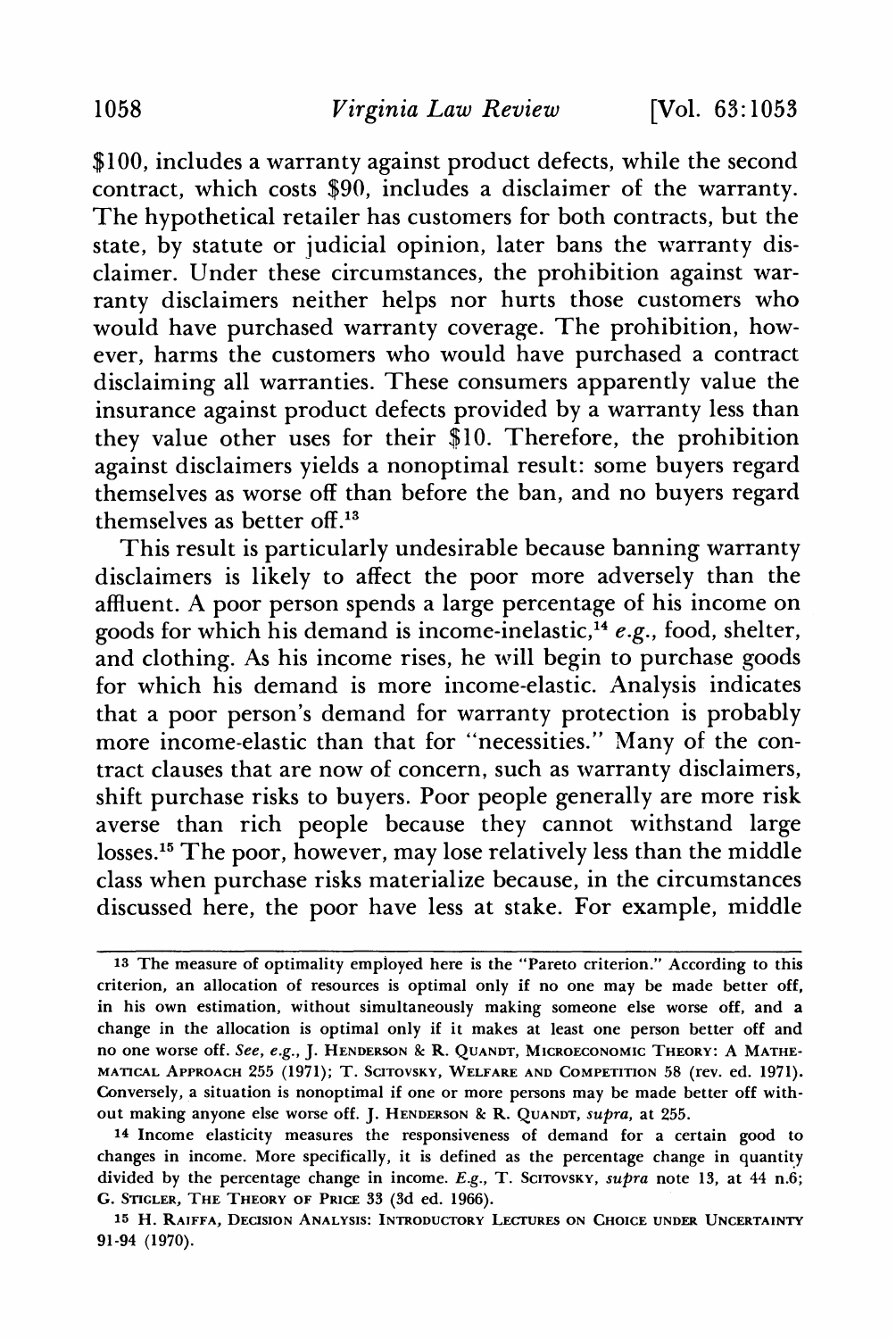**class buyers who default may lose valuable property, while poor buyers have much less property to lose. Also, accidents may cause middle class buyers to lose wages, while poor buyers on welfare may lose no income at all. Because a poor person, thus, is probably more anxious than a rich person to forego the insurance a warranty affords, prohibiting warranty disclaimers or other contract clauses**  will bear more harshly upon the poor than upon the affluent. **Therefore, a contracting party's poverty, other things being equal, should militate in favor of, rather than against, enforcing a contract clause.16** 

**If increased risk-bearing produces economies of scale, however, the prohibition against a warranty disclaimer does not necessarily yield a nonoptimal result. The prohibition would increase the sale of contracts containing a warranty against product defects. Assume, for example, that economies of scale cause a reduction in the cost of warranty coverage from \$10 to \$5. The prohibition would then benefit buyers who would pay \$5 or more for warranty protection but would harm buyers who would not pay at least \$5 for such protection. In theory, then, the new legal rule barring warranty disclaimers could yield an optimal result regardless of whether the rule is analyzed in terms of "Pareto optimality" (that is, where the winners from a legal change actually compensate the losers and remain better off in their own estimation) or in terms of the "Scitovsky criterion" (that is, where, absent transaction costs, the winners could compensate the losers, and the losers could not**  bribe the winners to oppose the change).<sup>17</sup> Moreover, even if

**17 J. HENDERSON & R. QUANDT, supra note 13, at 279. The "Scitovsky criterion" is preferable to the "Kaldor criterion." The latter, which only asks whether the winners** 

**<sup>16</sup> A recent study of food stamp recipients provides empirical verification of the argument that restrictions upon the choices facing consumers yield inefficient results. The study estimated that, on the average, food stamp recipients value a food stamp enabling them to purchase \$1.00 of food at \$ .82. K. CLARKSON, FOOD STAMPS AND NUTRITION 42 (1975). The recipients would obviously value \$1.00 of cash at \$1.00. It is also reported that recipients (illegally) sell \$1.00 food stamp coupons to grocery stores for approximately \$ .75. Giertz & Sullivan, Donor Optimization and the Food Stamp Program, 29 PUB. CHOICE 19, 23 n.5 (1977). Requiring a buyer to spend \$10.00 on a warranty similarly is unlikely to yield him \$10.00 of utility.** 

**The FTC, however, recently proposed regulations that limit the ability of consumers to give security for debts or otherwise to agree to proposed creditor remedies. 40 Fed..Reg. 16,347 (1975) (to be codified, if promulgated, in 16 C.F.R. pt. 444). These restrictions were proposed in large part because "consumers receive no substantial benefit in exchange for" the contract clauses. Id. at 16,348. Although not arguing against adoption of these rules, this article does claim that the cited reason for the rules is erroneous.**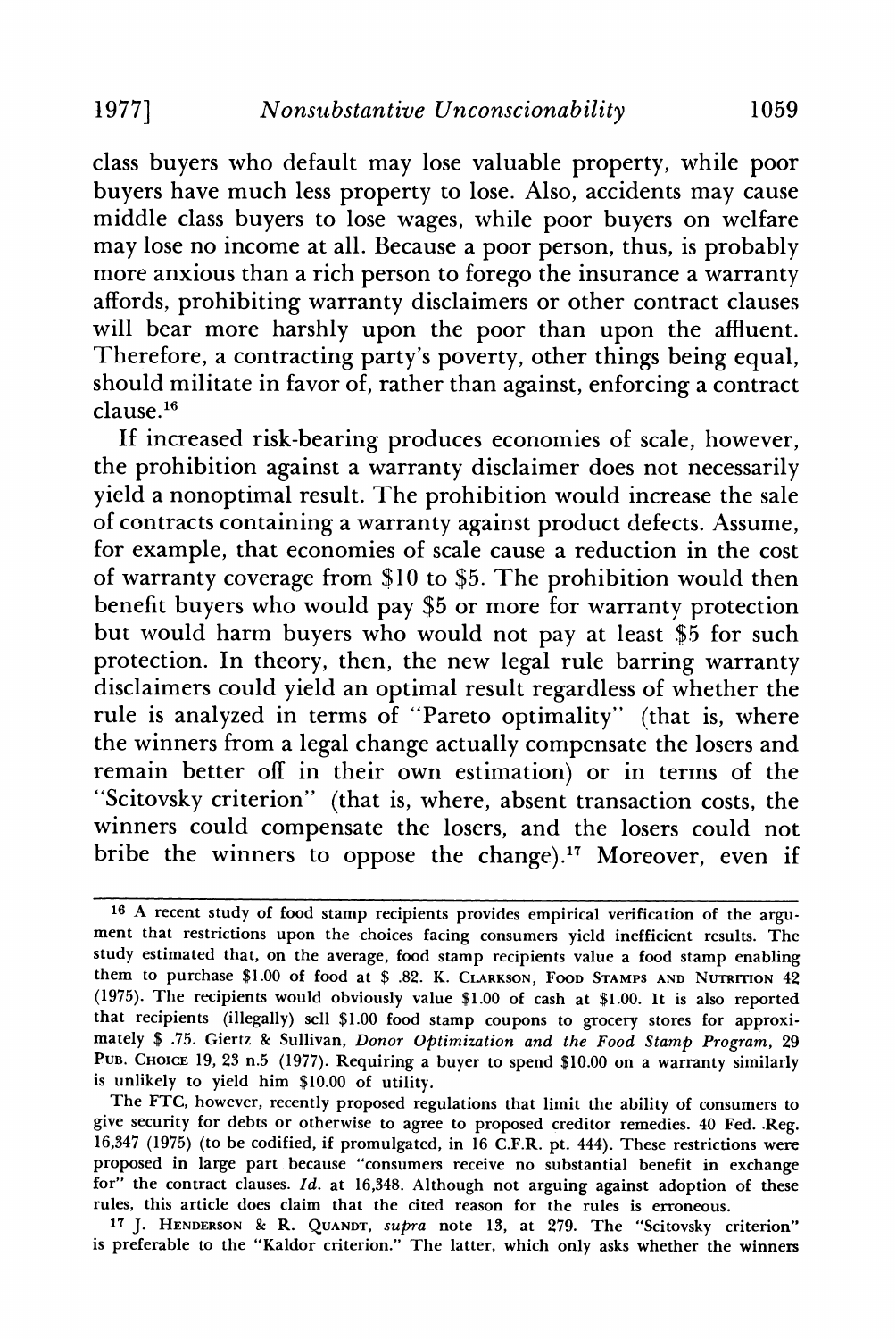**neither optimality criterion suggests that the new legal rule is optimal, the rule nevertheless could be distributionally desirable, because society might prefer to make the winners better off from the legal change at the losers' expense.** 

**Although an optimal or distributionally desirable result theoretically is possible, a prohibition against warranty disclaimers would be unlikely for two reasons to yield such a result in practice. First, the increased sales of product warranties probably would not create significant economies of scale. Economists generally assume constant returns to scale over most ranges of output; 18 that is, an increase in inputs is assumed to yield a proportional increase in output. Economies of scale arise when lower average costs are associated with larger output.'9 A warranty against defects is a labor intensive product, requiring labor to process complaints and to perform repairs. Because the potential gains from cooperation and specialization in the performance of such activities seem small, the seller of a warranty would be unlikely to experience significant reductions in average cost when he increased output.20 If so, the seller's economies of scale would be small. Consistent with this analysis, labor intensive businesses, such as repair shops and service stations, often are small enterprises, and studies indicate that the installment loan business, which is also labor intensive, has approximately constant returns to scale.21** 

**19 E.g., J. HIRSCHLEIFER, PRICE THEORY AND APPLICATIONS 259 (1976).** 

**20 The factors that yield economies of scale include unused capacity, economies of large scale purchases, specialized processes of production, and economies of large scale plant operation. See G. STIGLER, supra note 14, at 153-54; Cox, Consumer Information and Competition in the Synthetic Detergent Industry, 15 NEB. J. ECON. & Bus. 41 (1976). These factors seldom arise in the business of selling and servicing product warranties.** 

**21 See Johnson, The New Law of Finance Charges: Disclosure, Freedom of Entry, and Rate Ceilings, 33 LAW & CONTEMP. PROB. 671, 681-82 (1968). Slight economies of scale sometimes may exist. For example, a firm that services a large number of warranties and that maintains a large inventory of replacement parts may achieve economies of scale when purchasing its inventory. Also, a firm that requires its workers to specialize in the handling of particular complaints may obtain economies stemming from the specialization of labor. Such economies of scale, however, would seldom be significant because the business of selling and servicing warranties is primarily labor intensive.** 

**could compensate the losers, sometimes yields inconsistent results, because the criterion may indicate that a legal change is optimal even though the losers could bribe the winners to oppose the change. R. MEYER, MICROECONOMIC DECISIONS 360-61 (1976); A. SEN, COLLECTIVE CHOICE AND SOCIAL WELFARE 31 (1970).** 

**<sup>18</sup>E.g., G. STIGLER, supra note 14, at 151. For empirical evidence corroborating this assumption, see Douglas, The Cobb-Douglas Production Function: Its History, Its Testing, and Some New Empirical Values, 84 J. POL. ECON. 903 (1976).**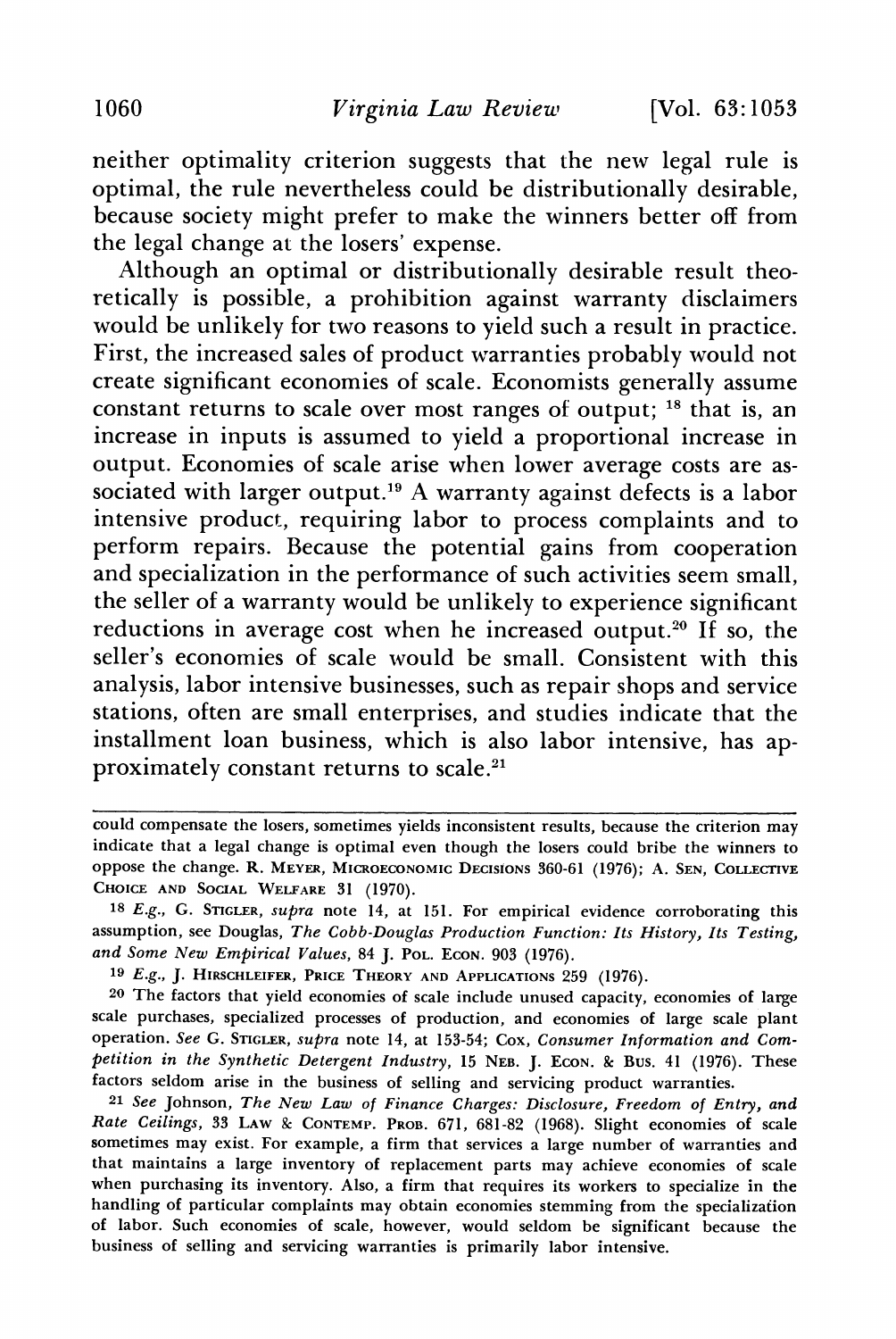**Second, even if important economies of scale do exist, sellers are likely to have tapped these opportunities without state intervention. When such economies exist, a seller typically will increase his output to obtain the higher profits made possible by the reduction in the average cost of producing each unit of output. Therefore, a seller would exploit existing economies of scale even absent a legal rule prohibiting warranty disclaimers.** 

**The foregoing analysis ignores the possibility that, if the preferences of nonpurchasers of warranties were considered, a prohibition against warranty disclaimers might yield an optimal or distributionally desirable result. Assume that X, a wealthy individual, derives satisfaction (or, as economists say, "utility") from the knowledge that poor people make "wise" purchases. Because X believes that buying warranties is "wise," his utility rises when the prohibition against disclaimers forces buyers to purchase warranties. Under these circumstances, the conclusion that prohibiting disclaimers makes no one better off is false: the prohibition,**  though not benefitting any buyers, does benefit the  $X$ 's.<sup>22</sup> If the  $X$ 's **could compensate the disadvantaged buyers and remain better off than before the change, and if the buyers could not bribe the X's to oppose the change, then the prohibition would yield an optimal result. However, if the result of these hypothetical transactions were impossible to calculate, the question of whether the ban is** 

**<sup>22</sup> This analysis of X's preferences assumes that utility functions are interdependent. That is, the analysis assumes that persons derive utility not only from their own income and nonmarket activities, but also from particular, approved activities of other people. In this context, X derives utility from the knowledge that the poor are buying warranties, a practice of which X approves.** 

**Some commentators point to the existence of interdependent utility functions to support the argument that resources can be redistributed in an optimal manner. They argue that, because the donors also derive satisfaction from increases in the donees' utility, a redistribution of resources can increase the welfare of some persons without decreasing the wel**fare of others. See Daly & Giertz, Transfers and Pareto Optimality, 5 J. PUB. ECON. 179 **(1976); Hochman & Rogers, Redistribution & the Pareto Criterion, 64 AM. ECON. REV. 752 (1974); Hochman & Rogers, Pareto Optimal Redistribution, 59 AM. ECON. REV. 542 (1969). Relying upon interdependent utility functions to justify restrictions upon individual choice, however, is troublesome for two reasons. First, if the majority legitimately may regulate a minority because the latter's choices affect the former's utility, the danger exists that the majority could restrain unduly the minority's freedom and privacy. See A. SEN, supra note 17, at 82-83. Second, as will be developed below, the calculation required to aggregate the preferences of warranty purchasers and nonpurchasers is an almost impossible task. Thus, arguments resting on the existence of interdependent utility functions tend to be inconclusive.**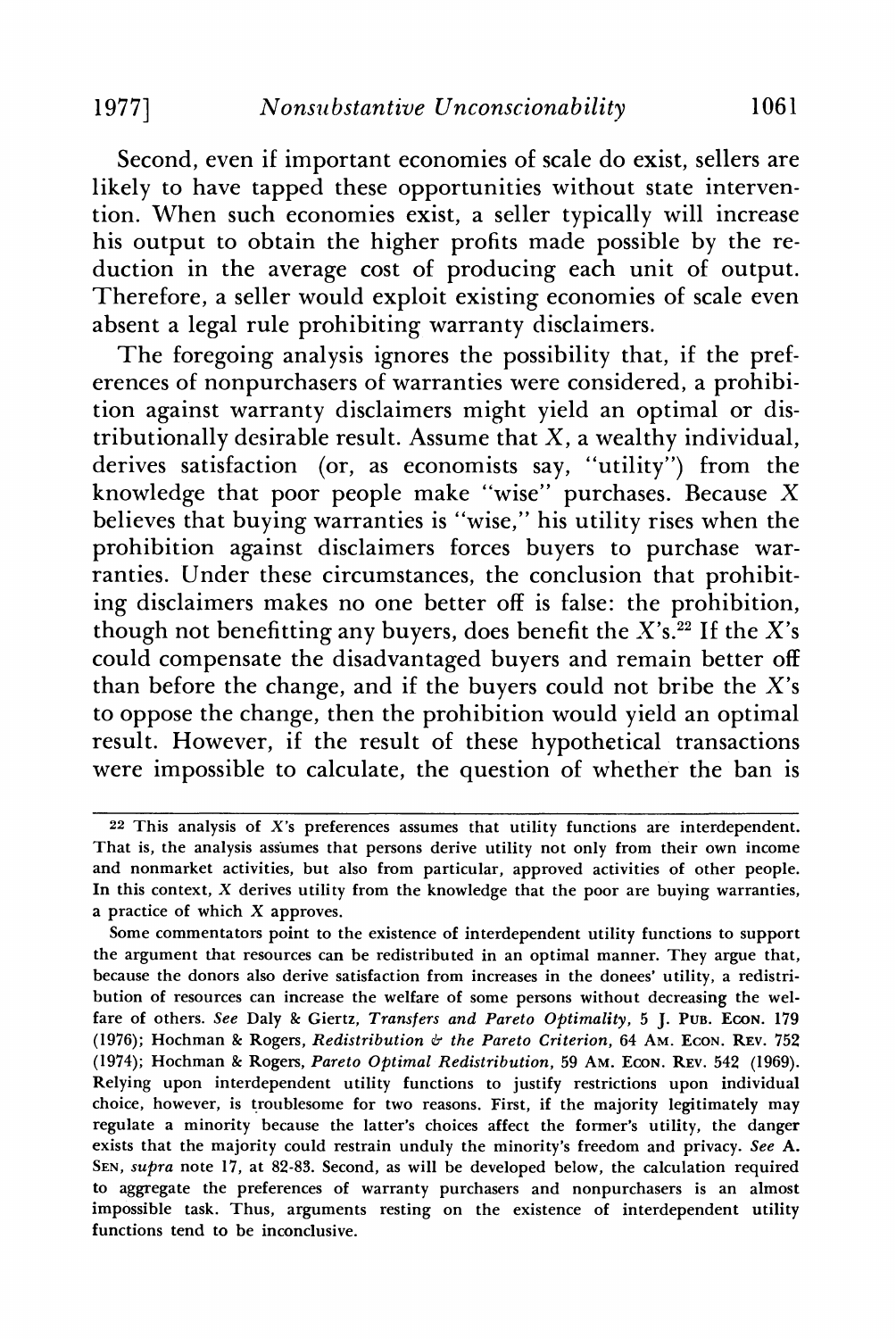**desirable would turn on whether society preferred to make the X's better off at the expense of the disadvantaged buyers.** 

**Including the preferences of both warranty purchasers and nonpurchasers in the optimality calculus, however, does not alter the conclusion that prohibiting warranty disclaimers or other contract clauses is undesirable. The optimality calculus must sum not only the effect of the prohibition on the utilities of X's (positive) and of buyers (negative), but also the effect on the utilities of those Y's (negative) who derive satisfaction from knowing that the poor are free to contract. No theory predicts the outcome of this calculation, and the empirical evidence that might support it is simply too expensive to collect. Even so, if one is to speculate, a prohibition against disclaimers could not be optimal unless the X's knew that the prohibition existed, and popular awareness of particular restrictions on the ability to contract seems limited. Therefore, even when the preferences of nonpurchasers are considered, a prohibition against disclaimers seems unlikely to yield an optimal result.** 

**Even if this optimality calculus is thought to yield an inconclusive result, a prohibition against disclaimers is difficult to justify on distributional grounds. An initial weakness in such a position is the fact that the individuals who supposedly benefit from knowing that the poor are making "wise" purchases must, in fact, know that the prohibition exists. But, as noted above, the level of popular awareness regarding restrictions on freedom to contract is low. A more serious objection is that the prohibition, which sacrifices the welfare of the poor to satisfy the preferences of the more affluent, has an undesirable distributional effect. Prohibiting warranty disclaimers or other contract clauses because the affluent would derive more utility from banning such clauses than the poor would gain from permitting them runs counter to prevailing redistributive rationales.** 

**In sum, when a contract clause is prohibited because a poor buyer finds it difficult to purchase a more favorable provision, the court or legislature prohibiting the clause produces a nonoptimal result. The prohibition creates a situation in which some buyers regard themselves as worse off than before the ban and no buyers regard themselves as better off. Even when the welfare of nonpurchasers is considered, the utility calculus suggests that prohibiting a contract clause will yield a nonoptimal outcome. That outcome, moreover, is distributionally objectionable. Thus, a buyer's pov-**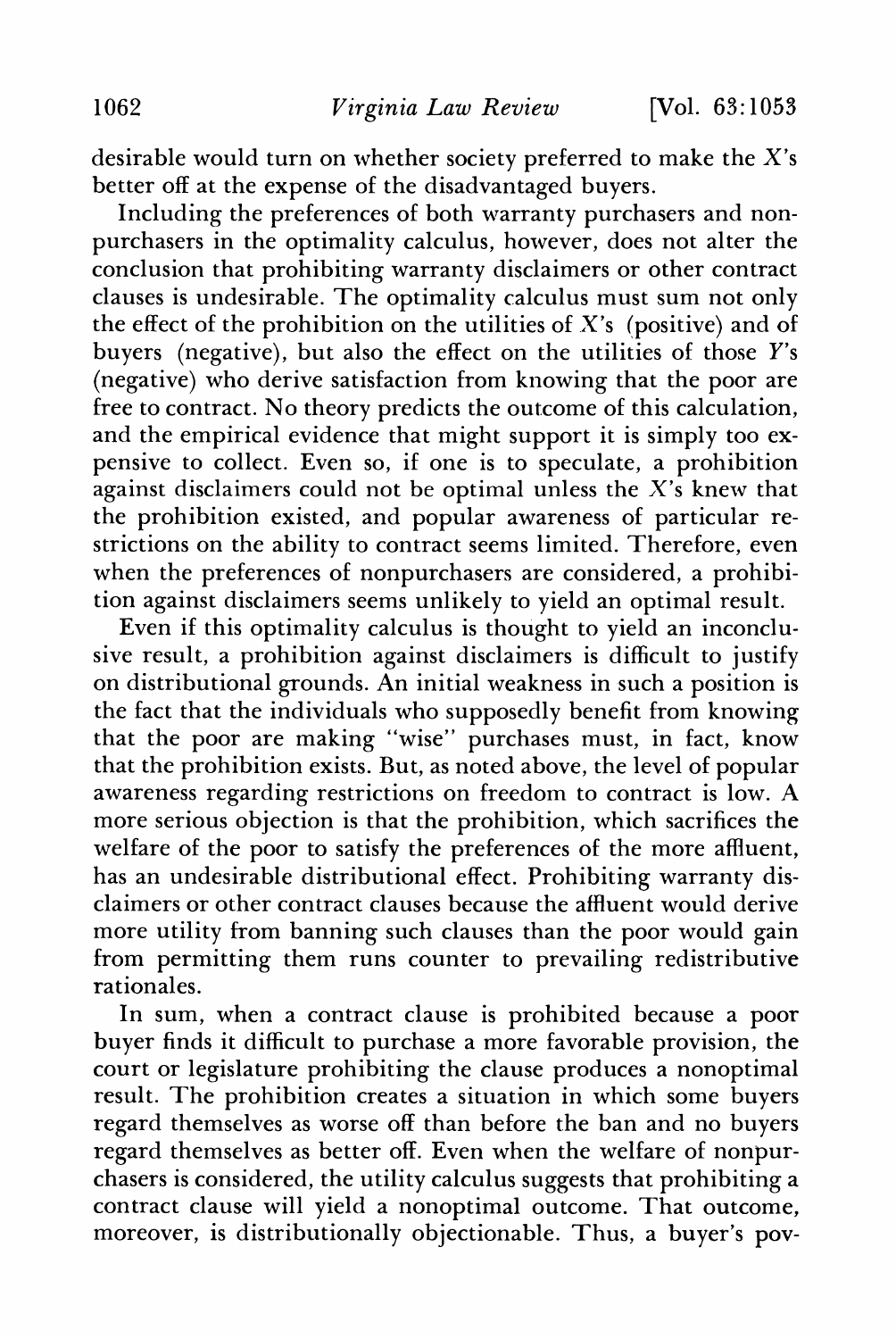**erty militates in favor of, rather than against, enforcing an agreement.23** 

# **B. Compensatory Grants or Subsidies**

**To correct the nonoptimal result of a ban on warranty disclaimers, a legislature that enacted the prohibition might seek to compensate poor buyers for their welfare losses. By compensating the poor, the legislature could overcome some of the problems, discussed above, that arise when a warranty disclaimer is prohibited. For example, if the government provided compensatory grants, the fact that aggregating the preferences of warranty purchasers and nonpurchasers is almost impossible would be a less serious obstacle because the poor suffer no harm when they are compensated and the affluent would not benefit at the expense of the poor. This solution, however, seems unworkable because the proper amount of compensation is simply too difficult to determine. Not only is it generally impractical to measure welfare losses resulting from a legal change, but poor buyers would have a strong incentive to engage in strategic behavior by claiming nonexistent injury or by overstating the extent of actual injury. Because welfare losses are subjective and difficult to quantify, the state seldom could demonstrate that a claimant had exaggerated his loss. Thus. a compensation system is not a tenable solution to the nonoptimality problem.** 

**Subsidizing particular contract clauses is an apparently more promising legislative solution. For example, if a seller would charge \$10 to delete a disclaimer, the legislature could subsidize him to reduce the price to \$3. More buyers then might purchase the warranty. If such a subsidy is provided, however, a court should not intervene to prohibit the warranty disclaimer. A judicial prohibition against the disclaimer would contravene the statutory purpose underlying the subsidy, which is to increase seller risk-bearing by influencing buyer choice, not by eliminating it. In addition, such a prohibition, for reasons outlined above, is unlikely to yield an optimal result.24** 

**<sup>23</sup> A court or legislature, of course, tenably can invalidate an agreement due to substantive or informational considerations that outweigh the fact that a buyer is poor.** 

**<sup>24</sup> A legislature that attempted to subsidize the production of warranties also would confront problems involving the subsidy's effectiveness and feasibility. The effectiveness problem relates to price inelasticity. If the demand for a subsidized good or service were**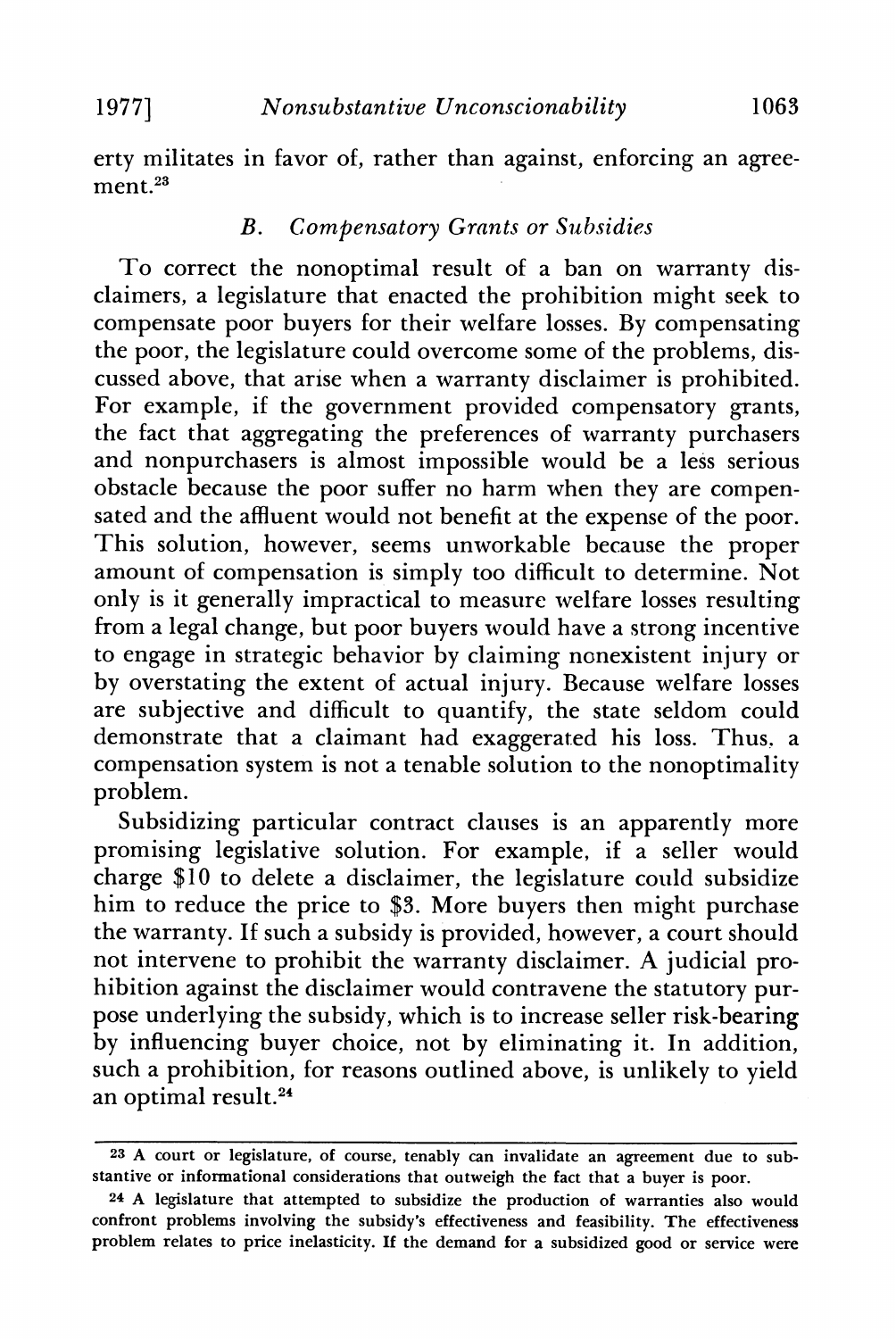### **II. MARKET UNRESPONSIVENESS 25**

#### **A. Failure to Particularize Contracts <sup>2</sup>**

**In mass markets, sales contracts do not reflect the individual preferences of every buyer, because of the high cost of particular-**

**price inelastic, the desired impact of a subsidy, which is to boost the sale of the subsidized item, would occur only slightly, because consumers would not increase significantly their consumption of the subsidized good or service. Rather than buying much more of the subsidized item as its price fell, the consumers would purchase approximately the same amount, using for other purposes the savings that the price reduction made available. See generally C. SHOUP, PUBLIC FINANCE 158-61 (1969). The relevant "service" here is "seller risk-bearing for a price," which probably is price inelastic because it has few close substitutes.** 

**The administrative problem is the difficult task of pricing a subsidy. The cost of a subsidy has two components: the cost of honoring the warranty discounted by the likelihood that the item will fail, and the residual cost borne by the consumer. Because the failure rate for different products varies, because the effect of a product failure on different people varies, and because the cost of honoring different warranties varies, a legislature seeking to price a subsidy would confront a difficult administrative problem.** 

**25 Courts sometimes treat temporary imbalances between supply and demand as an aspect of nonsubstantive unconscionability. For example, some courts have invalidated exculpatory clauses in leases partly because the clauses were procured during housing shortages. See Kay v. Cain, 154 F.2d 305 (D.C. Cir. 1946) (dicta); Kuzmiak v. Brookchester, Inc., 33 N.J. Super. 575, 111 A.2d 425 (1955). Contra O'Callaghan v. Waller & Beckwith Realty Co., 15 Ill. 2d 436, 155 N.E.2d 545 (1958) (though decided over a strong dissent). Such restrictions upon freedom to contract, however, are an inappropriate response to the problem of shortrun discontinuities between supply and demand. Preventing sellers from raising their price (or otherwise shifting costs to buyers) in response to increased demand will reduce their incentive to expand output to satisfy the increased demand. Alternatively, it will induce them to shift costs to buyers in ways that the law permits (i.e., a decline in some services if exculpatory clauses are banned) but that buyers do not prefer to the actions the law condemns. Both seller responses (underproduction or avoidance of regulation) cause deadweight efficiency losses. It is, moreover, unclear whether the distributional gains from regulating contracts outweigh these losses, because it is difficult to establish and evaluate the incidence of those gains. Cf. Graetz, Assessing the Distributional Effects of Income Tax Revision: Some Lessons From Incidence Analysis, 4 J. LEG. STUD. 351 (1975) (discussing the direct and indirect impact of tax burdens). For example, while some tenants may be benefitted by the striking of exculpatory clauses, other tenants will be hurt if the ban contributes to restricting the number of rental properties or making existing properties less desirable. When judicial intervention could cause sure efficiency losses for uncertain distributional gains, and when the economic phenomena are temporary and largely self-correcting, the courts should not interfere with the market mechanism. Thus, temporary imbalances between supply and demand should not militate against enforcing contracts.** 

**26 In this section, the term "standardized contract" refers to a form agreement in which the seller offers a buyer neither a choice of terms nor a choice among a variety of form agreements. Unless otherwise indicated, see note 30 infra, the term "particularized contract" refers to the situation where a buyer either may obtain an agreement customtailored to his individual preferences or may select among a wide variety of form agreements.**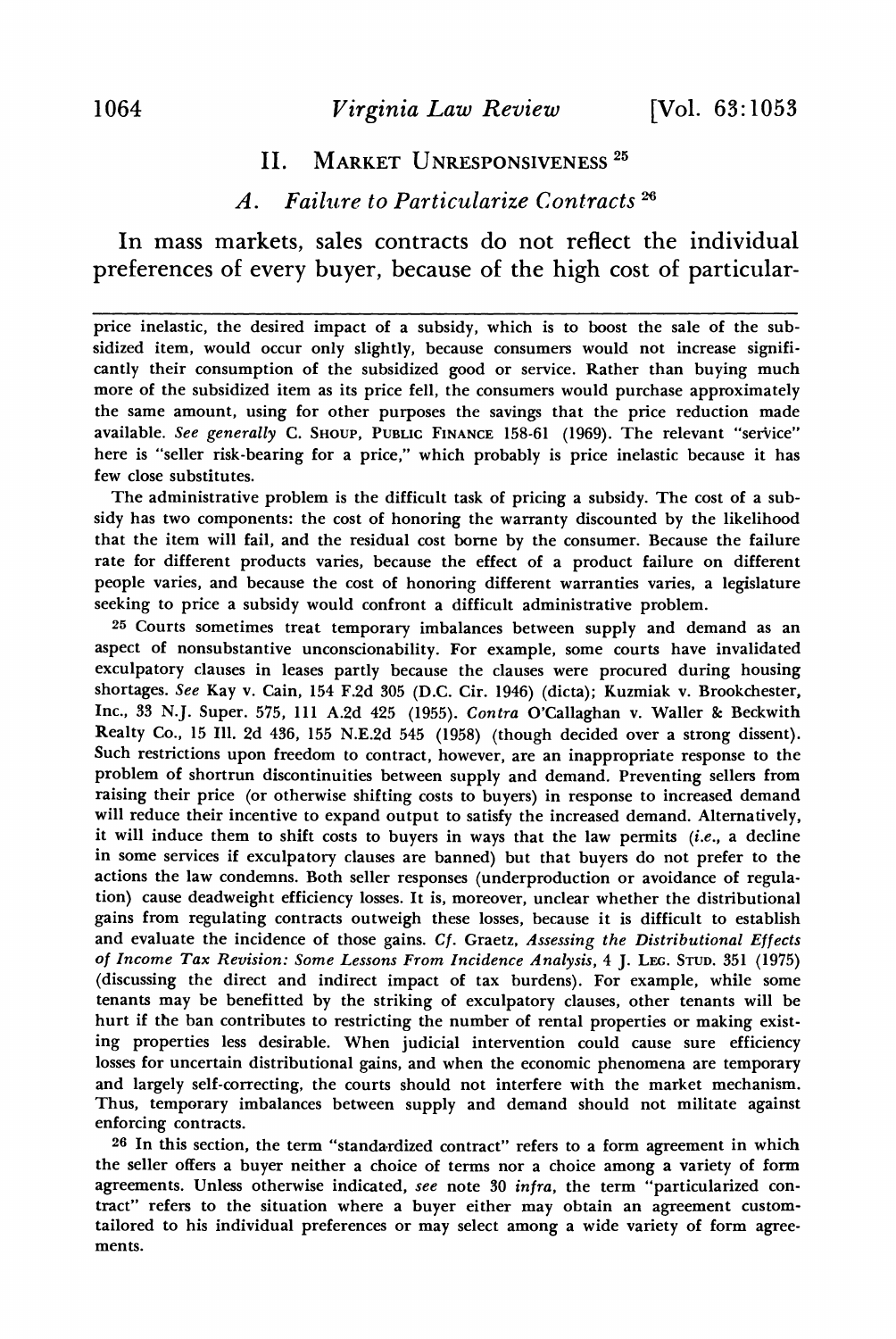**izing such agreements. The costs incurred when a seller drafts and administers a particularized agreement often exceed the additional benefit a buyer would derive from such an agreement. As a result, sellers often cannot offer particularized contracts at prices that even affluent consumers would pay. Thus, all buyers sometimes must accept contractual provisions that they, in some sense, do not want.** 

**The failure of sellers to particularize contracts is a frequently invoked aspect of nonsubstantive unconscionability. Two arguments seem to underlie judicial hostility towards standardized agreements.27 The first argument presupposes that sellers mistakenly tend to ignore the preferences of buyers. More specifically, sellers are sometimes thought not to realize that enough consumers prefer particular contract clauses to enable these clauses to be offered at reasonable prices. If a consumer were to request such a provision, a seller therefore would charge "too much" for it or not offer it at all. Making a seller's failure to particularize contracts militate against enforcement responds to this problem by raising the cost of a seller's mistakes. A seller who offers the "wrong" mix of contract clauses thereby faces a reduced likelihood that a court will enforce his agreements. Because nonenforcement is costly, sellers are likely to respond by investing more resources in ascertaining consumer preferences accurately.** 

**The second argument underlying judicial hostility towards standardized agreements assumes that each consumer has a right to affect his own contracts-that is, consumers have a right to contractual self-determination. This assumption, in turn, rests on the premise that expanding a person's "opportunity set" (his range of choices) is socially desirable. According to this view, society and individual consumers will benefit if consumers have a large array of contract clauses from which to choose. Making a seller's failure to particularize militate against enforcement responds to the desire** 

**<sup>27</sup>See note 26 supra. The two arguments discussed below, which seldom are delineated explicitly, resemble Professor Clark's "reasons" for regulation: "By 'reasons' I do not mean causal or historical explanations . . .; instead, I mean considerations that justify regulation." Clark, The Soundness of Financial Intermediaries, 86 YALE L.J. 1, 10 (1976). A third argument against enforcing a standardized agreement is that even a competent consumer may be unaware of the contents of such an agreement. See generally Davis, Protecting Consumers from Overdisclosure and Gobbledygook: An Empirical Look at the Simplification of Consumer-Credit Contracts, 63 VA. L. REV. 841 (1977) This problem, which relates to a consumer's lack of information, is beyond the scope of this article.**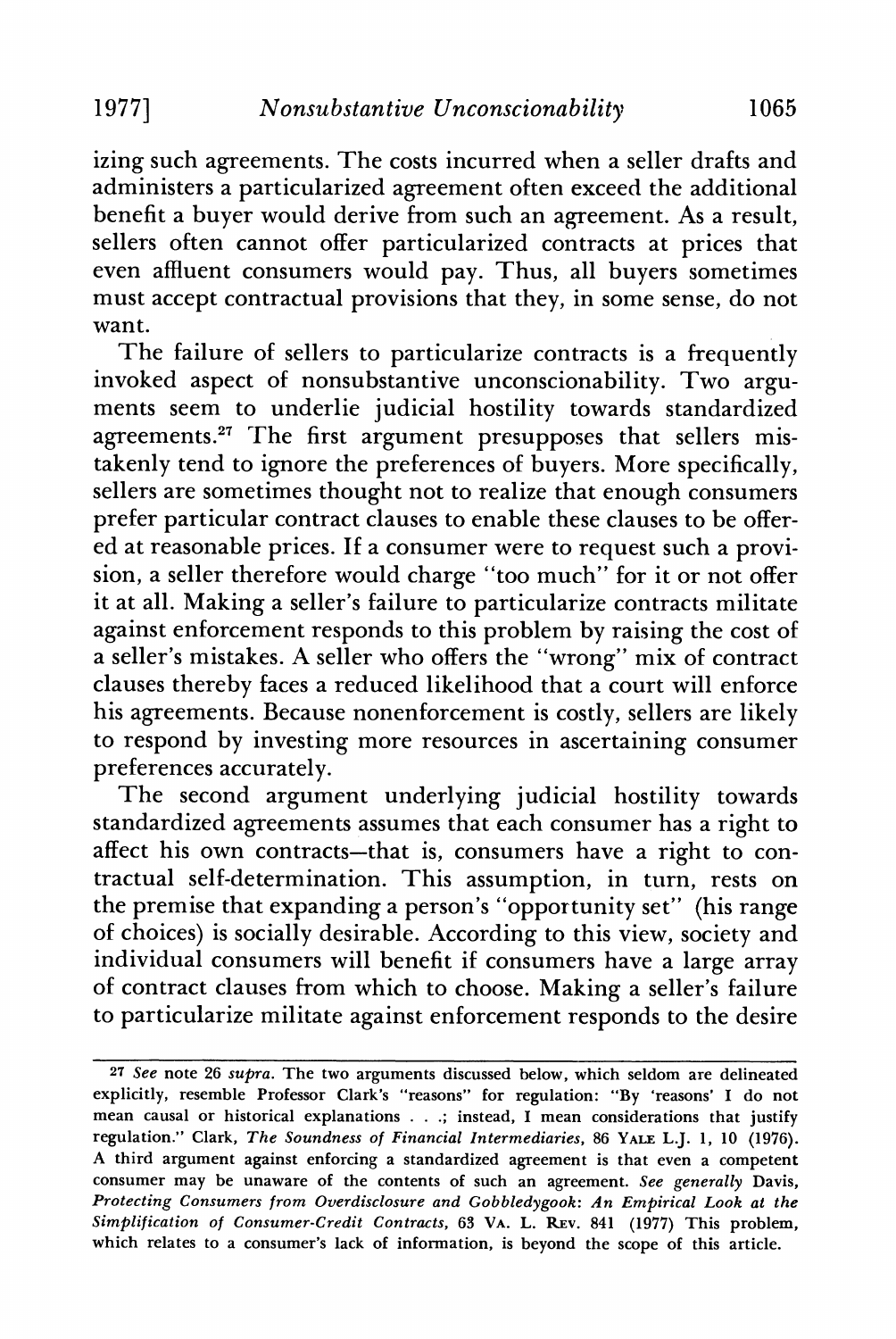**to expand consumer opportunity sets by raising the cost to a seller of ignoring the preferences of individual buyers. A seller who ignores such preferences thereby faces a reduced likelihood that a court will enforce his agreements. If the cost of nonenforcement is greater than the cost of increased particularization, sellers will then offer a wider variety of contract clauses.** 

**Neither of these arguments justifies a legal rule under which a seller's failure to particularize contracts militates against enforcement. The first argument implicitly and erroneously presupposes that courts are more likely than sellers to gauge consumer preferences accurately. The second argument is unpersuasive on two grounds: it fails to balance properly the right to contractual selfdetermination against the efficiency losses stemming from increased contractual particularization, and its assumption that nonenforcement often will increase contract variety is probably incorrect.** 

# **1. Judicial Review of Business Judgments Respecting Consumer Preferences**

**The first argument for restricting the enforceability of standardized agreements-that sellers mistakenly fail to satisfy buyer preferences-rests upon the premise that a court should decide whether a seller accurately gauged consumer preferences. This premise, however, ignores the fact that a seller has a large advantage over a court in accurately ascertaining those preferences. A seller has greater expertise in commercial matters, better facilities for ascertaining consumer preferences, and greater incentive to know them accurately.28 In light of these institutional considerations, a court should not review business decisions respecting whether buyers in the aggregate did or did not prefer particular** 

**<sup>28</sup>The assertion that sellers have an advantage over courts in accurately ascertaining buyer preferences does not imply that sellers always correctly satisfy those preferences. Foi example, the cost to a seller of making a warranty is partly a function of the care the buyer exercises in using the product. In a market where many buyers are apt to be careless, a seller may make fewer warranties than the amount dictated by consumer demand, because it is too expensive to distinguish between careful and careless buyers. Cf. Akerlof, The Market for "Lemons": Quality Uncertainty and the Market Mechanism, 84 Q.J. ECON. 488 (1970) (observing that because people demand insurance in proportion to their expected need to file claims and because the percentage of insured parties who actually will file claims rises as the price of insurance rises, there may be situations in which insurers are unwilling to offer insurance coverage at acceptable prices). Thus, the assertion regarding the seller's advantage implies only that sellers are more likely than courts to ascertain consumer preferences accurately.**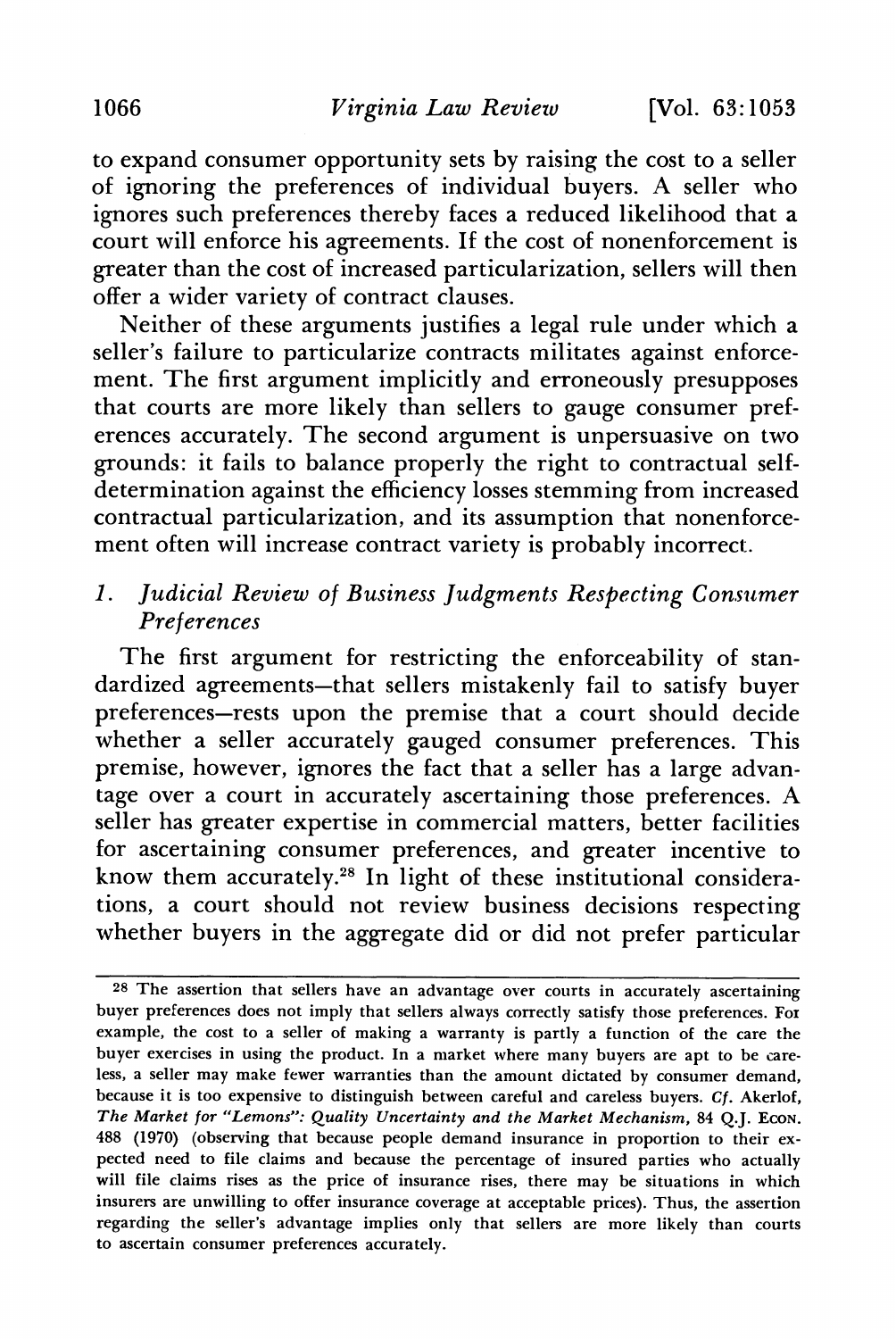**clauses. And, if a court should refrain from such a review, the first argument, which presupposes that courts ought to decide whether sellers have mistakenly ignored consumer preferences, must be rejected.29** 

## **2. Efficiency Losses Versus the Expansion of Individual Choice <sup>30</sup>**

**The second argument against standardized agreements seeks to vindicate a buyer's right to contractual self-determination by restricting the enforceability of such agreements. An initial objection to this argument is that a restriction on the enforceability of standardized contracts would create an efficiency loss.31 This objection rests on two assumptions. First, to make the objection nontrivial, it assumes that the cost to a seller of the diminished enforceability of his standardized agreements exceeds the cost of drafting and administering several new contracts. Thus, the reduced likelihood of enforcing a standardized agreement would cause a seller to offer a greater variety of contracts. Second, the objection assumes that sellers do not overlook profitable activities-that is, sellers do not mistakenly ignore buyer preferences.32** 

**The efficiency loss would result from a reduction of output, which would occur because the creation of several new contracts will increase a seller's fixed and variable costs. The fixed costs of producing a new contract will include lawyer's fees for drafting the agreement, printer's fees for start-up tasks in printing the agreement, and training costs for acquainting sales personnel with the new provisions. The increase in variable costs will relate to sales** 

**<sup>29</sup>Sellers also have a comparative advantage over legislatures and administrative agencies in accurately ascertaining consumer preferences, for the reasons given above. Thus, the foregoing argument also applies when these institutions seek to increase the satisfaction of consumer preferences by banning or requiring particular contract clauses.** 

**<sup>30</sup>See note 26 supra. In this subsection, the analysis refers to a seller particularizing an agreement by offering a variety of form agreements. The analysis, however, is equally applicable to the situation where a seller particularizes an agreement by offering contracts custom-tailored to the preferences of individual consumers.** 

**<sup>31</sup> This article, unlike previous discussions of the efficiency aspects of standardized contracts, see, e.g., Slawson, Standard Form Contracts and Democratic Control of Lawmaking Power, 84 HARV. L. REV. 529 (1971); Llewellyn, Book Review, 52 HARV. L. REV. 700 (1939), argues that these efficiency considerations strongly support the enforcement of standardized contracts.** 

**<sup>32</sup>Assuming that sellers do not overlook profitable alternatives seems, subject to the considerations discussed above, see note 28 supra, more plausible than assuming the contrary.**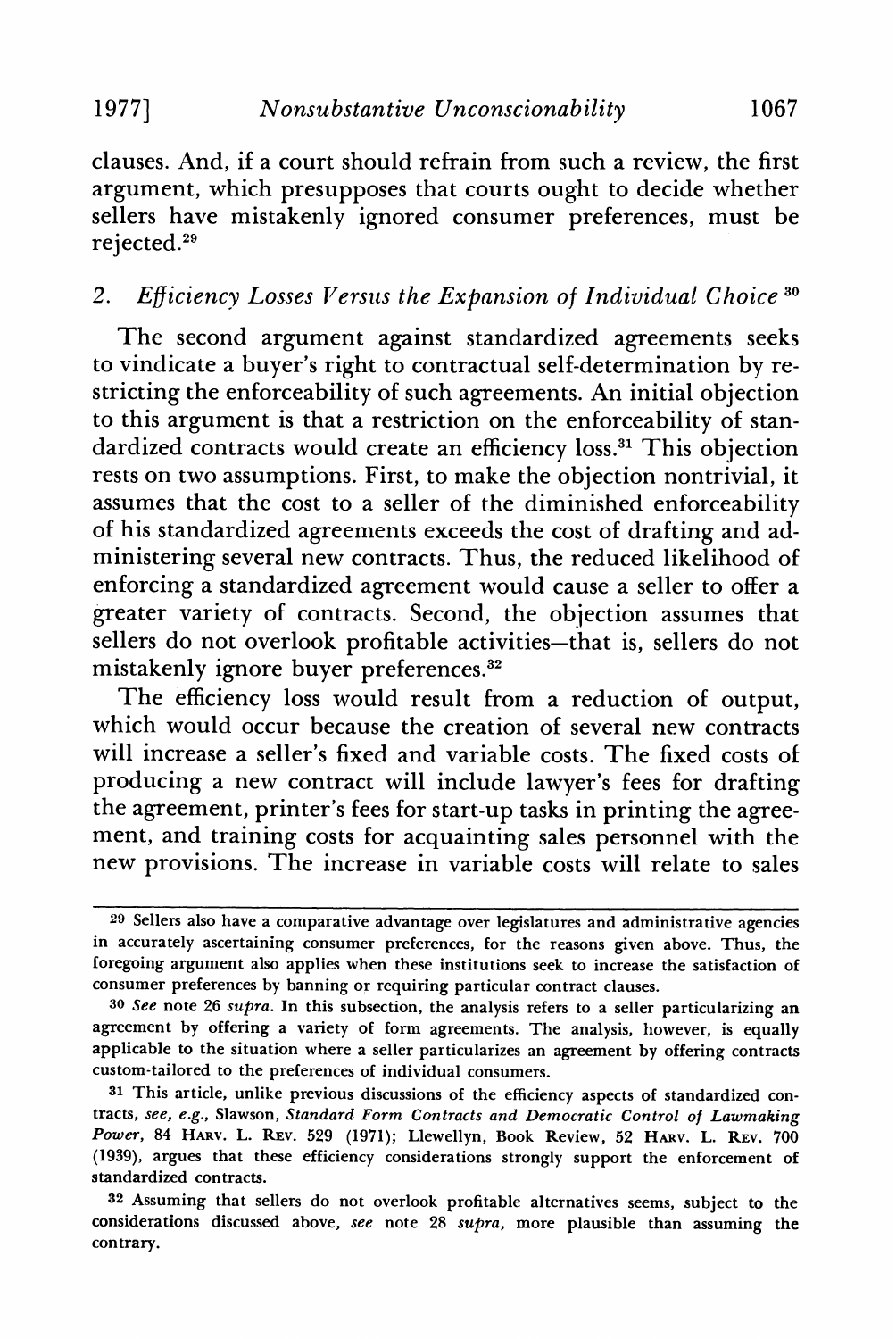**and administrative costs. First, to the extent that a seller offers a greater variety of contracts, the cost of negotiating the sale of a contract will increase because the transaction becomes more complex. Second, many contracts may involve continuing administrative obligations, such as repairing and replacing defective parts of the product sold. To the extent that a seller administers a greater variety of contracts, the cost of administering each agreement will rise because the seller simultaneously must comply with several sets of contractual obligations. The increase in fixed and variable costs will cause a seller's average costs to rise. Because all sellers will be subject to the legal rule, all of them will experience higher average costs. Therefore, the longrun supply curve for the industry would shift upward, and total output would decrease.** 

**The resulting reduction in output is perhaps better demonstrated graphically. The following figure represents the longrun supply (S) and demand (D) curves for an industry:** 

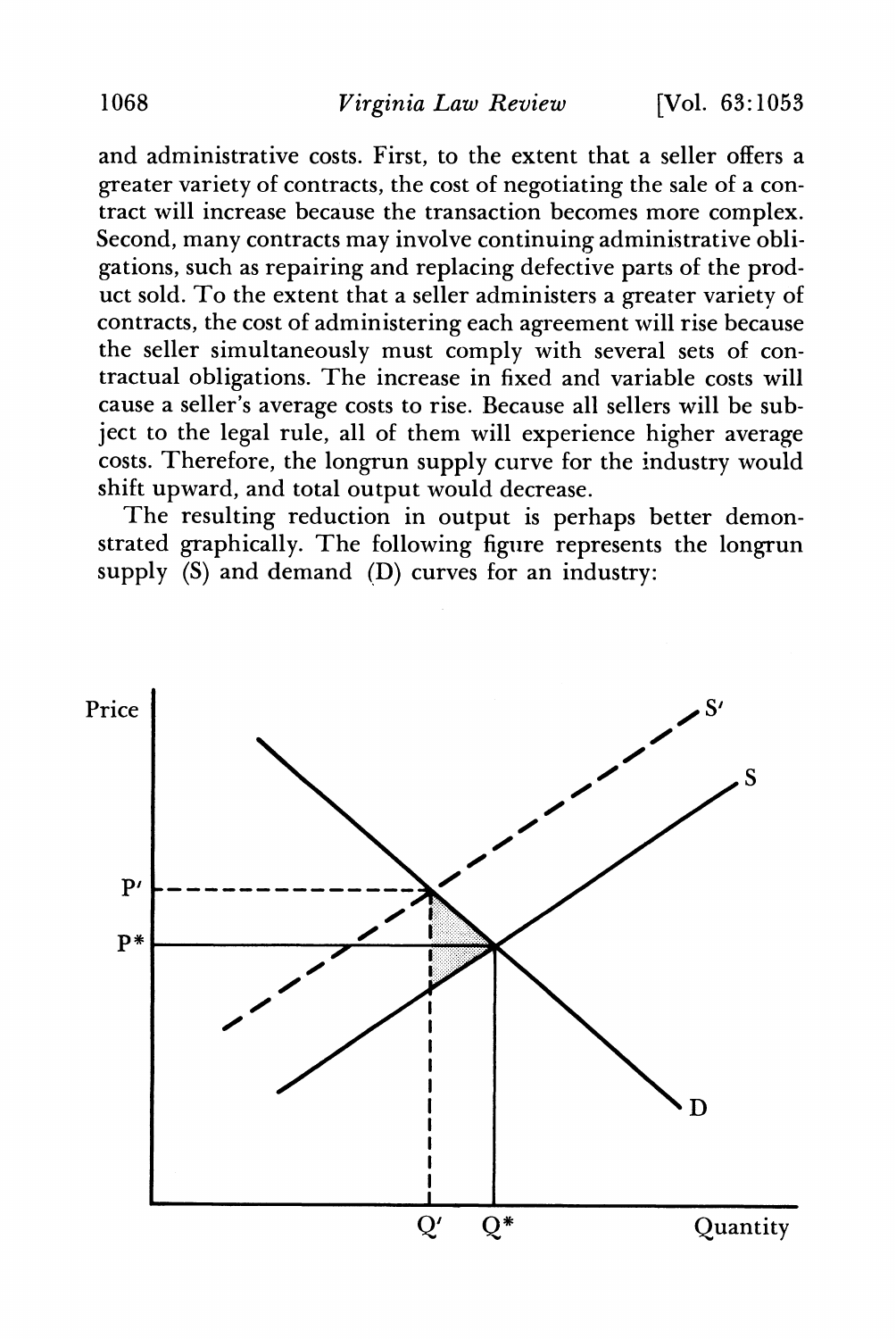**Because the longrun supply curve for an industry is the locus of minimum points on the average cost curve for each firm in the industry, and because the creation of several new contracts will increase average costs, a legal rule that induced sellers to offer a greater variety of contracts would shift the longrun curve upward. The shift in the supply curve from S to S' would cause physical output to decline from Q\* to Q' and price to increase from P\* to P'.33 These changes would create a deadweight efficiency loss of consumers' and producers' surplus (the shaded triangle in the figure above), for without the legal rule additional sales of the physical product would be made at prices buyers would be willing to pay.** 

**The desirability of a legal rule that would induce sellers to offer a greater variety of contracts therefore depends upon whether the benefit of increased buyer choice exceeds the cost of the deadweight efficiency loss that the rule would create. This question is difficult to answer as an abstract inquiry. But resolving the question directly is unnecessary, because society has chosen efficiency over opportunity in an analogous context. An individual consumer rarely can influence the content of products: the market seldom responds to the idiosyncratic preferences of individual buyers. Thus, seven-cylinder cars or four-door refrigerators are not produced. The dissatisfaction of individual consumers or small consumer groups, however, seldom results in state intervention. Our society ordinarily is satisfied if aggregate consumer preferences influence the content of products because the costs of requiring sellers to satisfy idiosyncratic preferences seem to outweigh the benefit of giving people more control over the products they consume.** 

**<sup>33</sup> The argument assumes that any possible increase in consumer demand would not generate additional revenue sufficient to offset the increase in cost. This assumption**  ensures that the demand curve (D) will intersect the new supply curve (S<sup>t</sup>) at a point **corresponding to a reduction in output. It may be thought that, contrary to this assumption, demand would increase enough to offset the increase in cost, because sellers would be offering a more attractive package-the physical product plus a greater variety of contract terms. This possibility, however, is foreclosed by the second assumption outlined**  above, see note 32 supra and accompanying text, which provides that sellers do not mis**takenly ignore buyer preferences. According to that assumption, if increased demand would offset increased costs, then sellers already would have exploited such an opportunity for increased profits. Thus, even though consumer demand may increase, such an increase will not offset the increased cost of offering a greater variety of contracts.** 

**If declining average costs to contract innovation exist, however, sellers, absent legal stimulus, would underproduce contract variety. But it seems unlikely that declining average costs obtain for an industry at large. The cost of creating and administering more**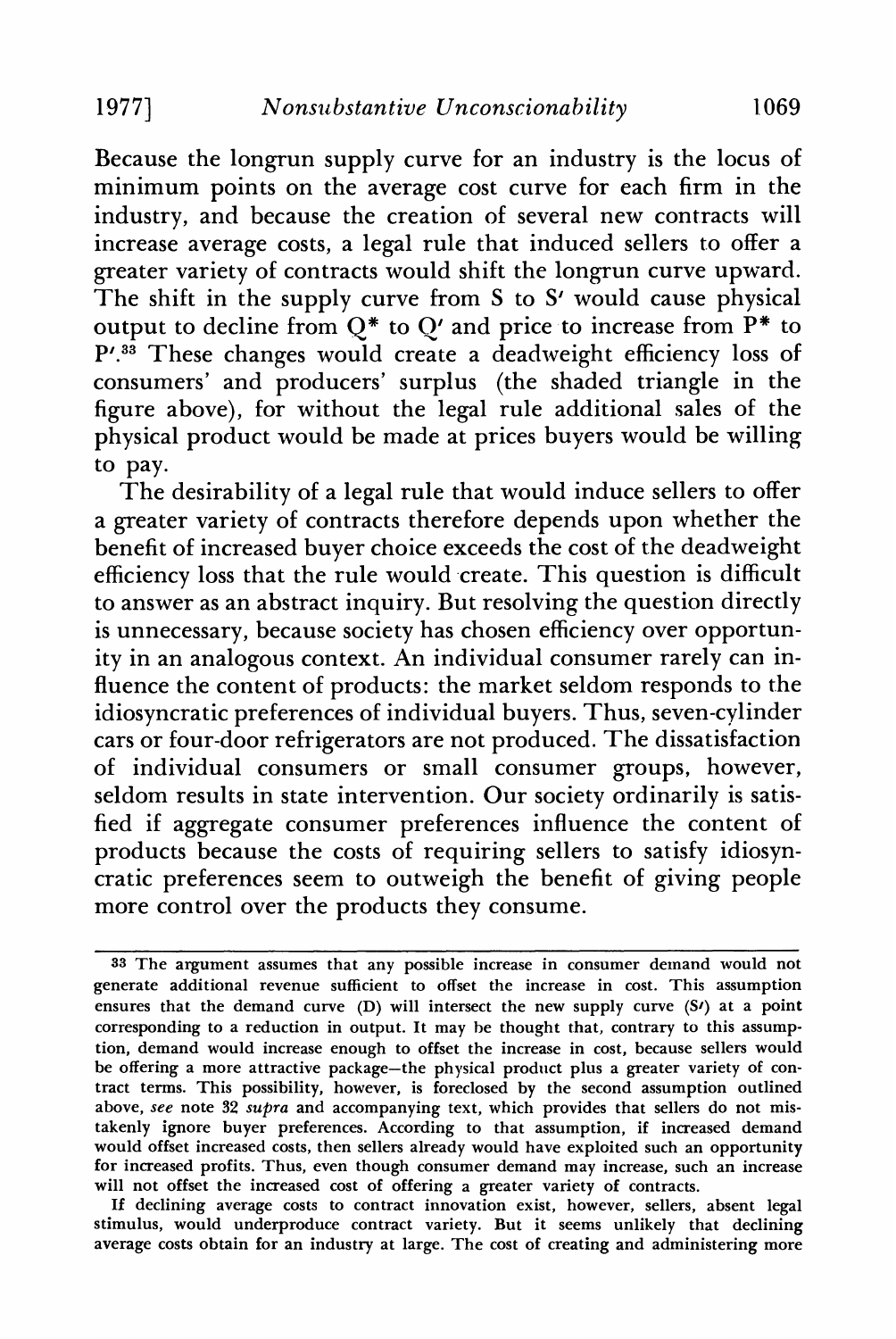**In the context of contractual provisions, the costs of requiring sellers to satisfy the preferences of individuals or small groups also seem high, while the gains from expanding the opportunity sets of consumers seem no greater, in the qualitative sense, than the gains in the product context. Until the product analogy is persuasively distinguished, society must be presumed to prefer efficiency over opportunity in the context of contractual provisions. Therefore, the failure to particularize a contract militates in favor of, rather than against, enforcing the standardized agreement.** 

**The foregoing analysis, of course, assumed that a legal rule restricting the enforceability of standardized contracts would induce a seller to offer a greater variety of contracts. Although an increase**  in the variety of contracts theoretically is possible,<sup>34</sup> a legal rule **restricting the enforceability of standardized agreements would be unlikely to yield this result in practice. Under such a legal rule, the cost to a seller of offering a single standardized contract is the reduced likelihood that he can enforce the contract. But the cost of bearing this risk probably is small, because the law of unconscionability renders a contract unenforceable only when a buyer raises both a valid nonsubstantive objection (e.g., the seller's failure to particularize the contract) and a valid substantive objection (e.g., too harsh a bargain). By contrast, the cost to a seller of offering a variety of contracts is significant and immediate. Thus, sellers probably would rather bear the risk of nonenforceability than create more contracts. The intuitively plausible contention that the cost of creating new contracts would exceed the cost of not doing so is supported, albeit impressionistically, by the continued widespread use of standardized contracts notwithstanding the longstanding judicial hostility toward such agreements.35 Therefore, a legal rule restricting the enforceability of standardized agreements** 

**contracts increases in relation to the number of contracts sold. Put another way, creating more contracts increases the demand on the factors of "contract production" (e.g., lawyers, printers, secretaries, and employees to administer contracts). Thus, it is unlikely that sellers will underproduce contract variety.** 

**<sup>34</sup>See text following note 27 supra.** 

**<sup>35</sup> In a survey of landlord-tenant cases decided over a two-year period, Professor Berger discovered that residential landlords continued to use form leases even though they had lost over sixty per cent of the cases involving the standarized agreements. Berger, Hard Leases Make Bad Law, 74 COLUM. L. REV. 791, 791-92 (1974). See also Kirby, Contract Law and the Form Lease: Can Contract Law Provide the Answer?, 71 Nw. U.L. REV. 204 (1976). Similarly, sellers continue to use warranty disclaimers in sales contracts even though courts invalidate an overwhelming percentage of such provisions. See Schwartz, The Private Law Treatment of Defective Products in Sales Situations, 49 IND. L.J. 8 (1973).**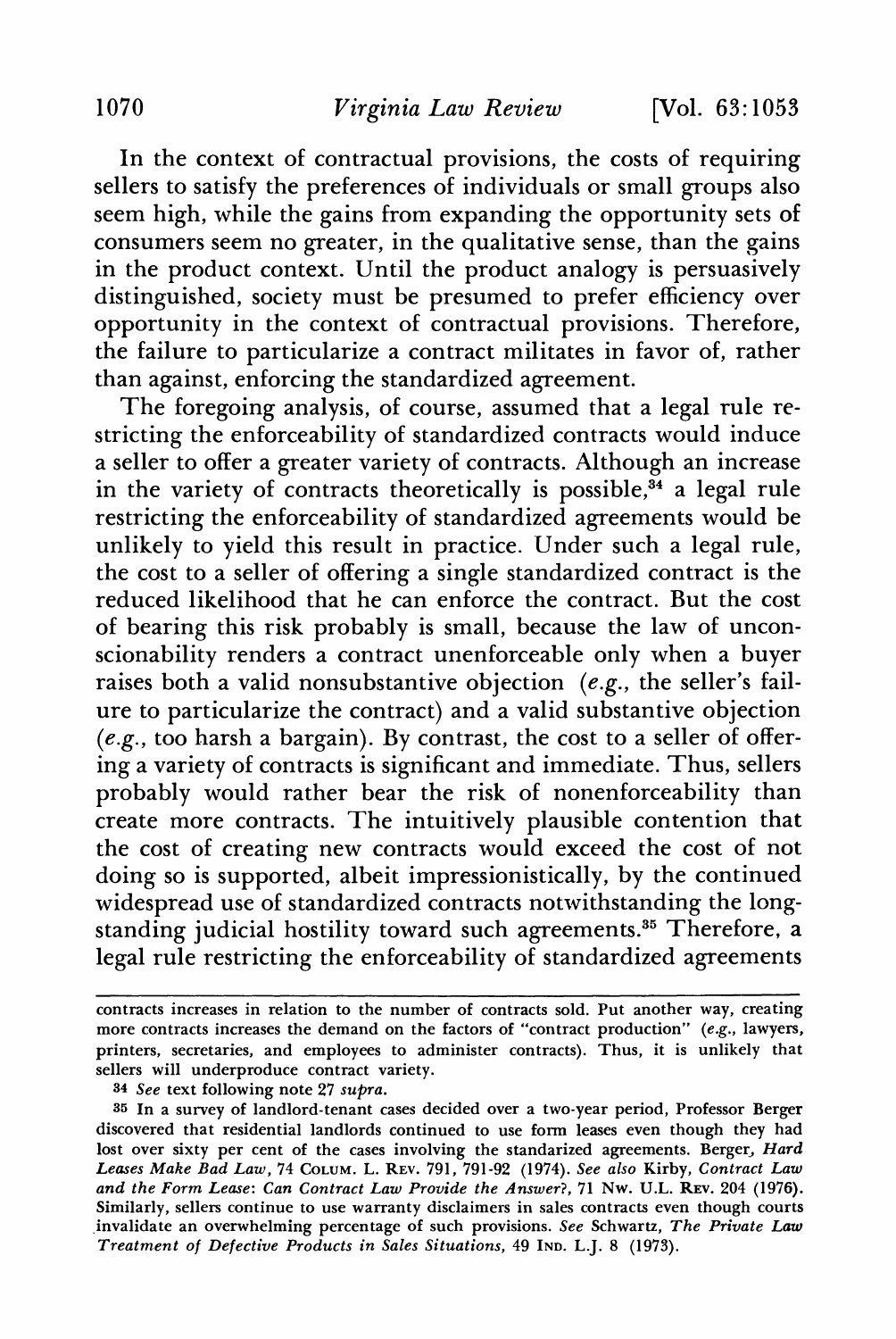**ultimately may be pointless, because such a rule is unlikely to expand consumer opportunity sets.** 

**In sum, neither argument against standardized agreements sup**ports a decision to invalidate a contract. First, the fact that a seller **might mistakenly fail to satisfy buyer preferences is no ground for judicial intervention because a court is ill-suited to second-guess business judgments regarding buyer preferences. Second, if enforcing a buyer's right to contractual self-determination induces a seller to particularize his agreements, the increased particularization of contracts apparently would create an efficiency loss that outweighs the societal benefit derived from enforcing the buyer's right. If, as seems likely, enforcing the right to contractual selfdetermination fails to induce a significant increase in the particularization of contracts, then this argument against enforcing standardized agreements simply is misplaced. Therefore, a seller's failure to particularize his contracts should not militate against enforcing them.36** 

## **B. Market Power**

**Courts and commentators have suggested that a seller's ability to exercise market power should militate against the enforcement of an agreement. This suggestion apparently rests on the premise, which empirical evidence fails to confirm, that a monopolist or an oligopolist is less responsive than a competitive seller to consumer preferences regarding the content of contracts. This section, however, demonstrates the existence of plausible conditions under which market power is unrelated to the satisfaction of consumer wants. Although resting on untested behavioral assumptions, this demonstration, when considered together with empirical evidence contradicting the conventional wisdom, strongly suggests that resources devoted to proving the existence of market power would be wasted. Therefore, courts should not recognize market power as an aspect of nonsubstantive unconscionability.** 

**In the landmark case of Henningsen v. Bloomfield Motors, Inc.,37 the court, refusing to enforce the disclaimer in the standard auto-**

**<sup>36</sup> This conclusion does not imply that courts should enforce all standardized contracts. A court could legitimately find that the substantive objections to a term outweigh the costs of nonenforcement. The argument, instead, is only that the fact that a contract is standardized should not militate against enforcing it.** 

**<sup>37 32</sup> N.J. 358, 161 A.2d 69 (1960).**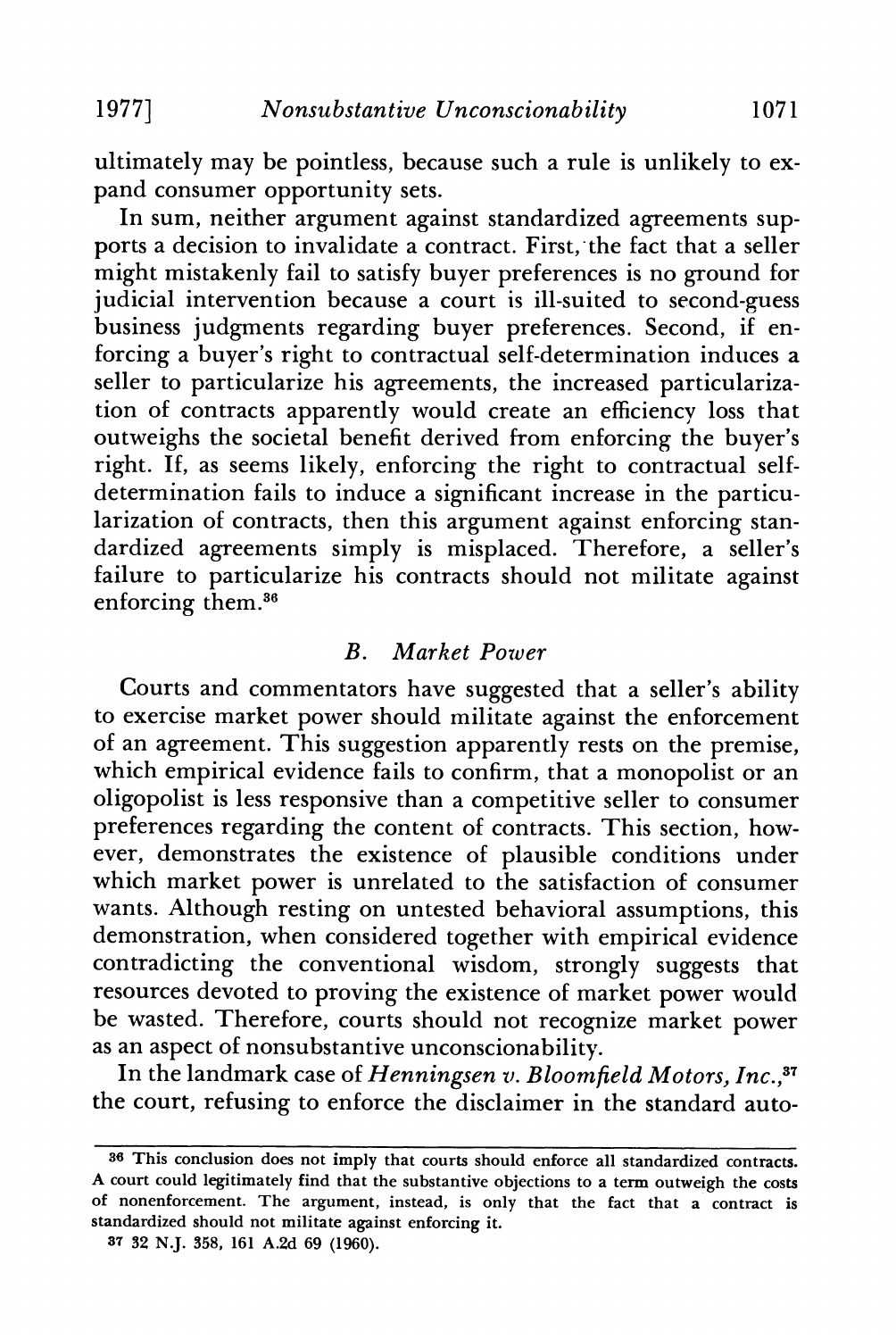**mobile warranty, set forth a classic statement of the view that market power should militate against enforcing an agreement:** 

**The gross inequality of bargaining position occupied by the consumer in the automobile industry is thus apparent. There is no competition among the car makers in the area of the express warranty. Where can the buyer go to negotiate for better protection? Such control and limitation of his remedies are inimical to the public welfare and, at the very least, call for great care by the courts to avoid injustice through application of strict common-law principles of freedom of contract.38** 

**The Henningsen court implied that sellers exercising market power tend to ignore buyer preferences respecting contractual terms. But this view is intuitively implausible. If a monopolist's customers prefer to have warranties rather than disclaimers, and if these customers will pay the premium for additional warranty protection, the monopolist would be irrational not to offer a warranty. Offering only a disclaimer would cost him potential profits.** 

**A more plausible version of the Henningsen claim is that a monopolist or an oligopolist tends to be less responsive than a competitive seller to consumer preferences.39 If so, a monopolist, for example, would make fewer or narrower warranties than a competitive seller. Even as reformulated, however, the argument is suspect because of an absence of empirical support. In fact, some empirical evidence seems to support the opposite conclusion. Automobile warranties, made by sellers thought to have substantial market power, seem qualitatively and quantitatively similar to** 

**Another ground for this belief is that sellers need particular customers much less than customers need sellers. Thus, sellers have relatively greater bargaining power. See Wilson, Freedom of Contract and Adhesion Contracts, 14 INT'L. & COMP. L.Q. 172 (1965); cf. Shell Oil Co. v. Marinello, 63 N.J. 402, 307 A.2d 598 (1973) (suggesting that franchisees need franchisors more than franchisors need franchisees). But, because customers in competitive markets apparently can find other sellers, the argument implicity presumes that too few sellers exist. As such, it reduces to a claim, discussed below, that monopoly should militate against enforcement.** 

**<sup>38</sup> Id. at 391, 161 A.2d at 87.** 

**<sup>39</sup> One ground for this belief is that the lack of competition in a monopolistic market diminishes the incentive for the firm to satisfy consumer wants. The incentive, however, appears to run in the opposite direction: a monopolist will have a greater incentive than a competitor to satisfy consumer preferences (with the exception of charging below the monopoly price), because a monopolist, unlike a competitor, can capture all of the gains that satisfying additional consumer preferences would create. Schwartz, Seller Unequal Bargaining Power and the Judicial Process, 49 IND. L.J. 367, 380-81 (1974).**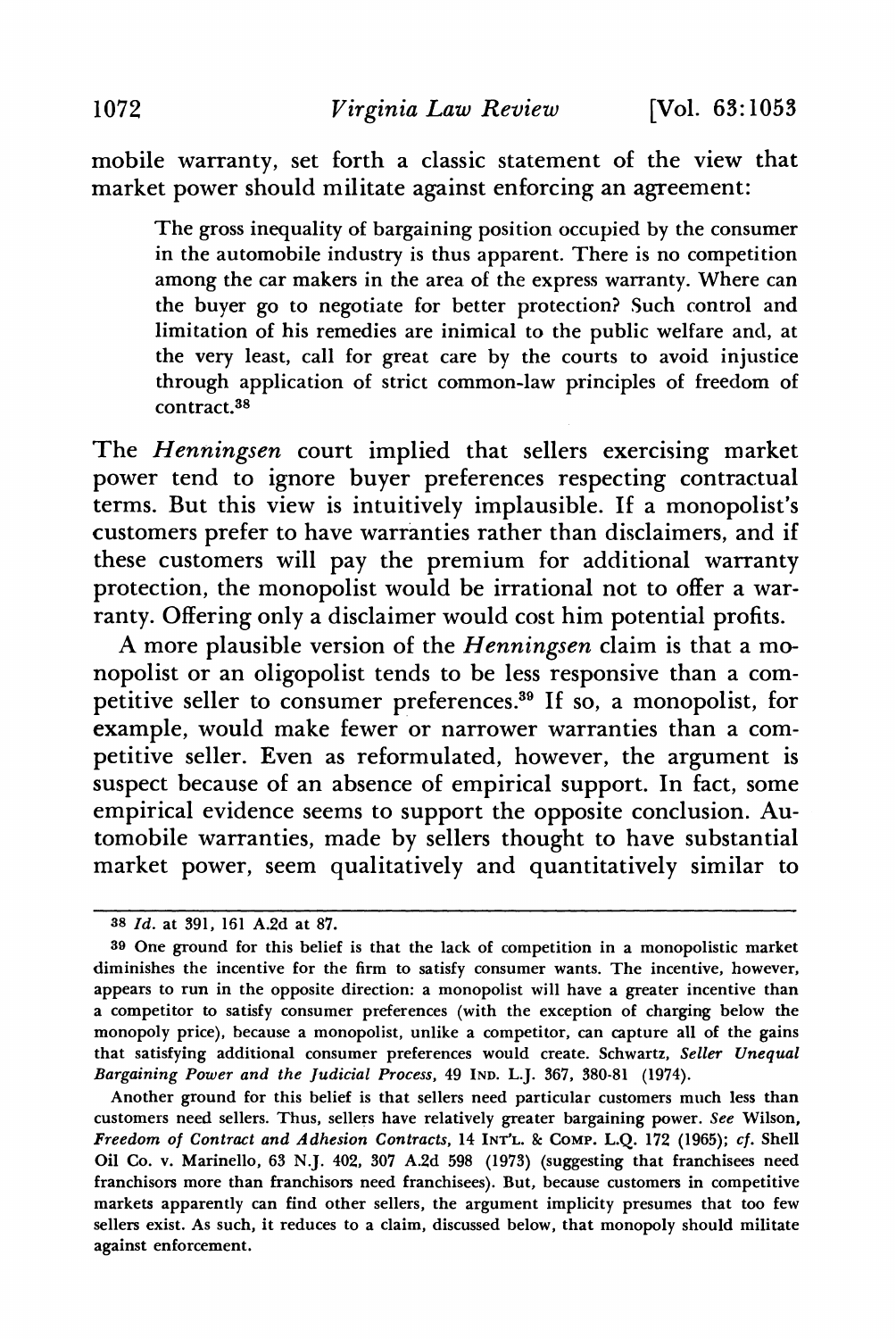**warranties issued in more competitive markets.40 Neither the content of warranties nor the content of other contract clauses has been shown to vary with market structure.** 

**Consistent with the empirical evidence contradicting the second Henningsen rationale, a theoretical argument, outlined below, indicates plausible conditions under which market structure does not affect the extent to which a buyer's preferences for contract content are satisfied. The argument assumes that, ceteris paribus, the extent to which a buyer's preferences are satisfied varies with the quality of whatever he purchases. Contracts, like products, can be ranked by quality: a "high quality" contract has more characteristics that a consumer prefers (e.g., a comprehensive warranty) or less that he dislikes (e.g., an acceleration clause) than a "low quality" contract. The argument made below demonstrates that contract "quality" is not a function of market structure. Although developed, for the sake of convenience, with reference to a consumer product, the argument is equally applicable to a contract, because contracts also vary in quality.** 

**The argument that product quality is unrelated to market structure rests on three assumptions. First, it assumes that con**sumer demand for quality does not vary with the amount of **physical product consumed. Second, the argument assumes that all firms within a competitive industry use the same technology regardless of the level of industrywide output.41 Third, it assumes that the production function for a monopolist is "similar" to that of a competitive industry in the sense that the monopolist and competitive industry face the same cost-minimizing factor combinations at any level of output.42 The second and third assumptions, taken together, assure that considerations of cost-minimization will lead** 

**<sup>40</sup> Compare Whitford, Law and the Consumer Transaction: A Case Study of the Automobile Warranty, 1968 Wis. L. REV. 1006, with Bogert & Fink, Business Practices Regarding**  Warranties in the Sale of Goods, 25 ILL. L. REV. 400 (1930). See also C. GILLAM, PROD-UCTS LIABILITY IN THE AUTOMOBILE INDUSTRY: A STUDY IN STRICT LIABILITY AND SOCIAL **CONTROL 189-91 (1960).** 

**<sup>41</sup>This assumption reflects the common situation wherein an industry, not subject to external economies or diseconomies of industry scale, uses inputs whose relative scarcities are unaffected by fluctuations in the level of industrywide output.** 

**<sup>42</sup> This assumption does not exclude the possibility that the two forms of market organization may have different levels of productive efficiency. The assumption is intended, however, to provide that efficiency differences, if present, will be "neutral" with respect to the relative mix of input and output variables.**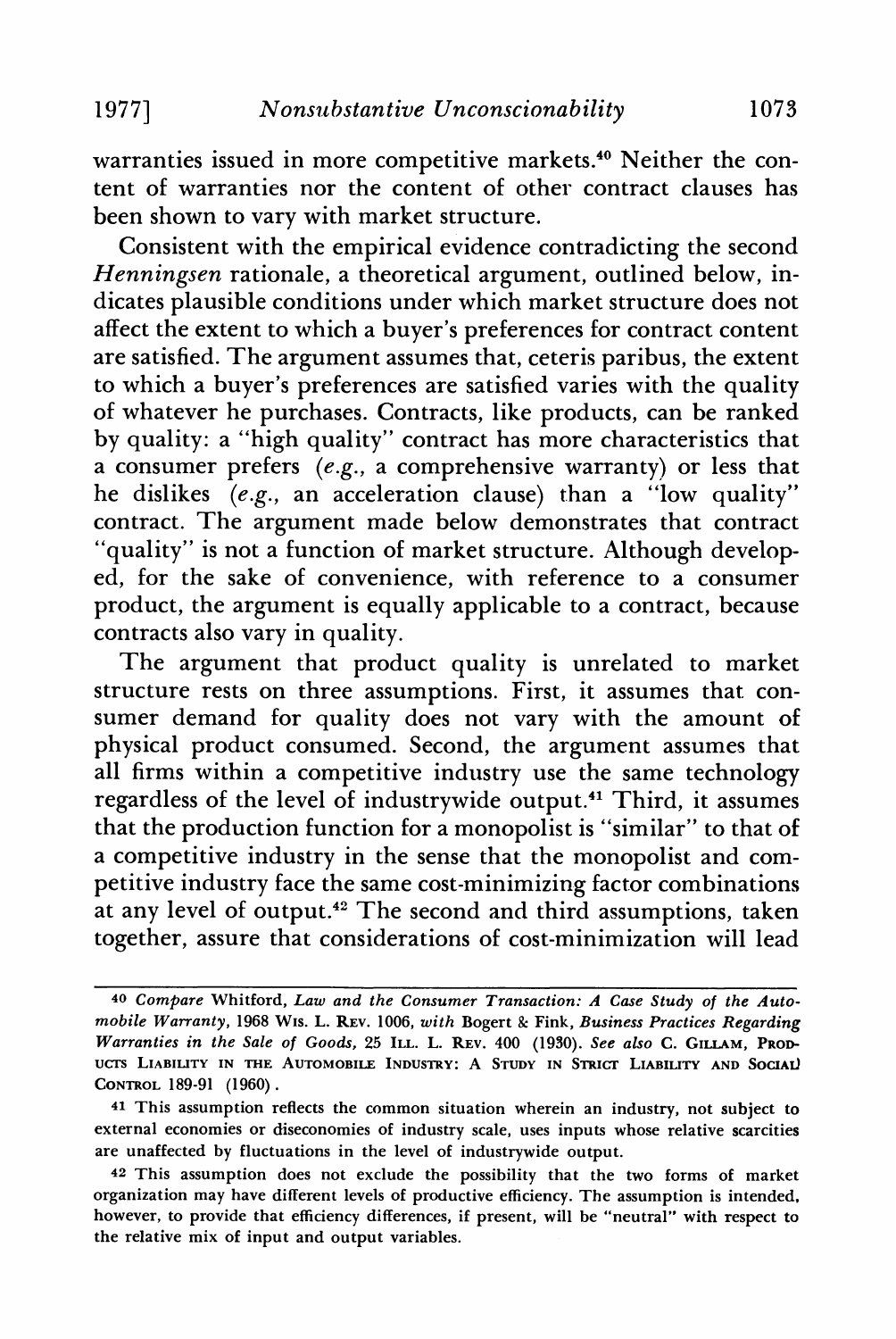**a monopolist and a competitive industry to produce identical products, albeit at possibly different levels of output.** 

**Given these three assumptions, a firm will produce the same level of product quality regardless of whether the firm is a monopolist or a perfect competitor. In light of the first assumption, a monopolist and a competitor will face the same demand for quality even though a monopolist will tend to produce less physical product than a perfect competitor. In light of the second and third assumptions, a firm, regardless of market structure, will face the same cost constraints when producing a given level of product quality. To the extent that neither demand nor cost vary with market structure, a monopolist and a competitor can be expected to produce goods of the same quality. And, to the extent that a contract is analogous to a product, a monopolist and a competitor will offer contracts of the same quality.** 

**Although none of the three assumptions discussed above has been rigorously tested, the first assumption-that demand for quality is unrelated to physical output-gains support in our everyday behavior. A consumer who pays a premium to purchase a high quality product typically will pay the same premium for the extra quality when he purchases another unit of the product. Assuming, for example, that high-test gasoline is five cents per gallon more expensive than regular gasoline, a consumer will pay the same five cent per gallon premium regardless of whether he purchases one gallon or twenty gallons.43 The premium consumers pay for quality apparently is independent of the level of output.** 

**Further study is required to prove the foregoing argument that market structure does not affect contract quality and, therefore, does not influence the satisfaction of consumer preferences. As previously noted, the key assumptions underlying the argument are untested. Moreover, economists have only recently begun to explore the relationship between market structure and quality. Their efforts lend some support to the conclusion reached above,** 

**<sup>43</sup>An example of this phenomenon in a contractual context is that a consumer probably would pay the same premium for a "full," rather than a "limited," warranty, regardless of whether he enters into one or more contracts. A seller makes a "full" warranty when he agrees to repair and replace defective parts or goods at his own expense, in a reasonable time, and does not limit the duration of implied warranties. A warranty that imposes fewer obligations on a seller is a "limited" warranty. See Magnuson-Moss Warranty-Federal Trade Commission Improvement Act § 103(a), 15 U.S.C. § 2303(a) (Supp. V 1975).**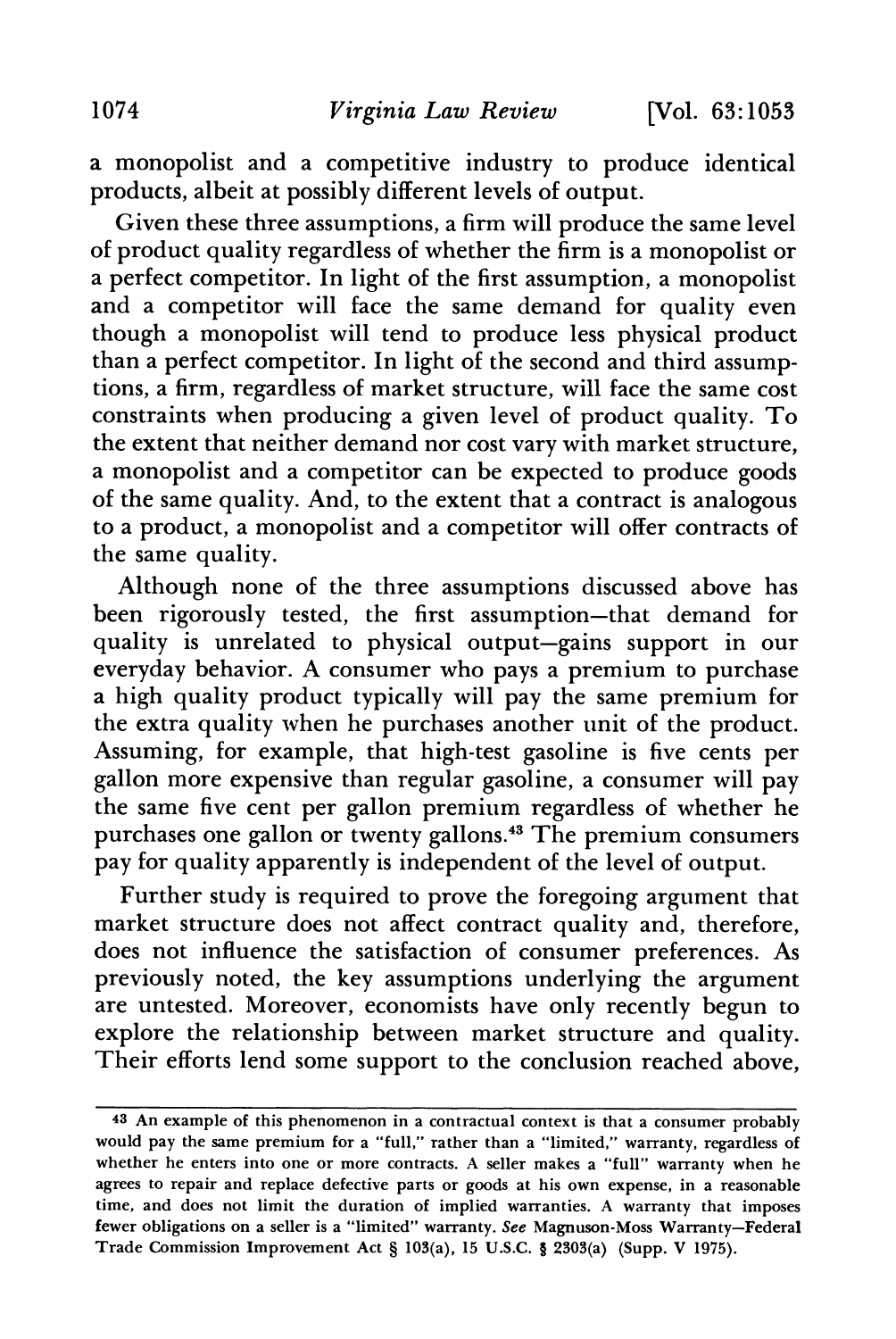**and they certainly have not reached a theoretical consensus supporting the contrary conclusion that a monopolist tends to underproduce quality.44 Finally, the entire argument rests on the analogy, albeit a strong analogy, between a product and a contract. In sum, the argument is, at best, plausible but unverified.** 

**A court or legislature nonetheless should act as if the argument outlined above were true. Contrary to the unproven conventional wisdom that a monopolist or an oligopolist is less responsive than a competitive seller to consumer preferences regarding contract quality, the foregoing argument presents a plausible theory consistent with the empirical evidence that the content of contracts does not vary with market structure. Further, if monopoly power is a factor that militates against enforcing an agreement, a buyer seeking to invalidate a contract must prove that the seller actively exercised monopoly power. Because market structure apparently is unrelated to contract content, however, it seems unwise to permit courts and litigants to incur the steep costs entailed in establishing** 

For contrary authority, see Leland, Quality Choice and Competition, 67 AM. ECON. REV. **127 (1977); M. Mussa 8 S. Rosen, Monopoly and Product Quality (June 1975) (Department of Economics, University of Rochester, Discussion Paper #75-12). Neither essay resolves the issue. Although demonstrating that a monopolist tends to underproduce quality, as measured by what a consumer would pay for it, Professor Leland assumes, without discussion, that the demand for quality varies with output. By contrast, Professor Pazner emphasized the importance of assuming that the demand for quality is unrelated to output. Pazner, supra, at 5-6. Moreover, Leland does not claim that a competitor always produces a higher quality product; rather, he concedes that, under certain circumstances, "it is possible that competition could lead to higher output and lower quality" than monopoly. Leland, supra, at 136. Unable to draw a simple inference about product quality from the market structure of an industry, a court that accepted Leland's conclusions would, instead, have to make a complex, and perhaps costly, economic investigation. In their discussion paper, Professors Mussa and Rosen argue that a monopolist who simultaneously produces goods at several quality levels may sometimes degrade the quality of the lowest class of products. Their models, however, rest upon the very strong assumption that a monopolist will engage in a particularly complex form of price discrimination, in which the monopolist recognizes a buyer's tradeoff between quality and price accurately and promptly, and in which the monopolist alters production quickly in order to exploit these tradeoffs. Therefore, the conclusions of Mussa and Rosen must be viewed with skepticism. Further, they have not adapted their model to include oligopoly power-a** 

**<sup>44</sup>For authority suggesting that quality is unrelated to market structure or that a**  monopolist does not underproduce quality, see J. HIRSCHLEIFER, *supra* note 19, at 316; **Pazner, Quality Choice and Monopoly Regulation, in REGULATING THE PRODUCT: QUALITY AND VARIETY 3 (R. Caves & M. Roberts eds. 1975); D. Epple & A. Raviv, Product Safety: Liability Rules, Market Structure and Imperfect Information (May 1976) (Graduate School of Industrial Administration, Carnegie-Mellon University, Working Paper #74-75-76).**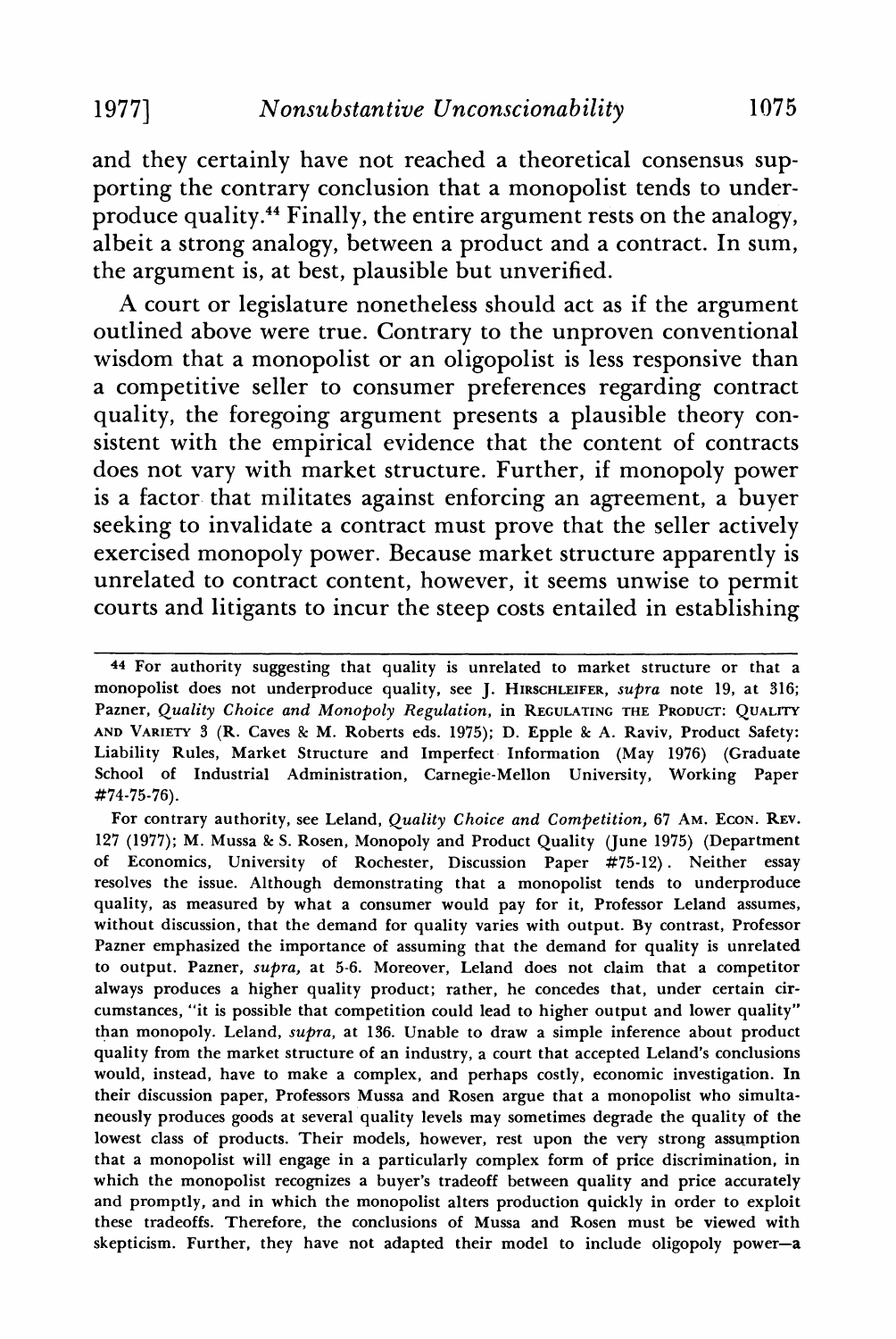**that a seller has exercised market power.45 For these reasons, the existence of monopoly power should militate neither in favor of nor against the enforcement of a contract.46** 

## **III. INCOMPETENCE**

**The foregoing analysis, consistent with traditional contract law, assumed that people act competently to maximize their personal utility. A contrary assumption, however, apparently underlies much of the recent legislation governing consumer contracts. It is now commonly assumed that many people, in particular the poor, cannot competently maximize their utility, because these people**  are ignorant, inexperienced,<sup>47</sup> or simply bad at making their pref-

**45 The extent to which a firm exercises market power often is the major issue in antitrust cases. Such cases are time-consuming and expensive. See generally McAllister, The Big Case: Procedural Problems in Antitrust Litigation, 64 HARV. L. REV. 27 (1950); Posner, A Statistical Study of Antitrust Enforcement, 13 J.L. & ECON. 365 (1970); Withrow & Larm, The "Big" Antitrust Case: 25 Years of Sisyphean Labor, 62 CORNELL L. REV. 1 (1976).** 

**<sup>46</sup>Limiting the enforceability of contracts tainted with monopoly power is sometimes justified on distributional grounds. It is argued that, if a court refuses to enforce a monopolist's warranty disclaimer, the monopolist must absorb the resulting costs out of his monopoly profit. Proponents of this view then equate a smaller monopoly profit with a redistribution of wealth from the monopolist to his customers. This view, however, ignores the fact that the monopolist, if a court strikes his disclaimers, is likely to raise the price of the contract or otherwise to impose increased costs on his buyers. Therefore, no redistribution of wealth from the monopolist to his customers will take place. Moreover, as previously discussed, see notes 9-23 supra and accompanying text, restricting the enforceability of warranty disclaimers, in fact, will reduce the welfare of some buyers.** 

**47 For example, the assumption that many persons are too ignorant or too inexperienced to maximize their own satisfaction underlies the provision in the Uniform Consumer Credit Code that lists as a factor relevant to a judicial finding of unconscionability "the inability of the consumer . . . reasonably to protect his interests by reason of . . . ignorance,**  illiteracy, inability to understand the language of the agreement, or similar factors." UNI-FORM CONSUMER CREDIT CODE § 5.108(4)(e). For a similar prohibition, see UNIFORM CON-SUMER SALES PRACTICES ACT §  $4(c)(1)$ . For a judicial opinion evidencing this assumption **of consumer incompetence, see Johnson v. Mobil Oil Corp., 415 F. Supp. 264 (E.D. Mich. 1976). In Johnson, the court refused, upon defendant's motion for summary judgment, to enforce against a gasoline station operator an exculpatory clause excluding defendant's liability for consequential damages, partly because:** 

Plaintiff is 39 years of age. . . . After dropping out of school in the eighth grade, he **did farm work, worked in factories, and painted signs. While he was able to testify** 

**more prevalent variety of market power where such price discrimination would be even more difficult to conduct.** 

**For authority demonstrating that product durability, an important aspect of quality, is unrelated to market structure, see Parks, The Demand and Supply of Durable Goods and Durability, 64 AM. ECON. REV. 37 (1974); Swan, Durability of Consumption Goods, 60 AM. ECON. REV. 884 (1970).**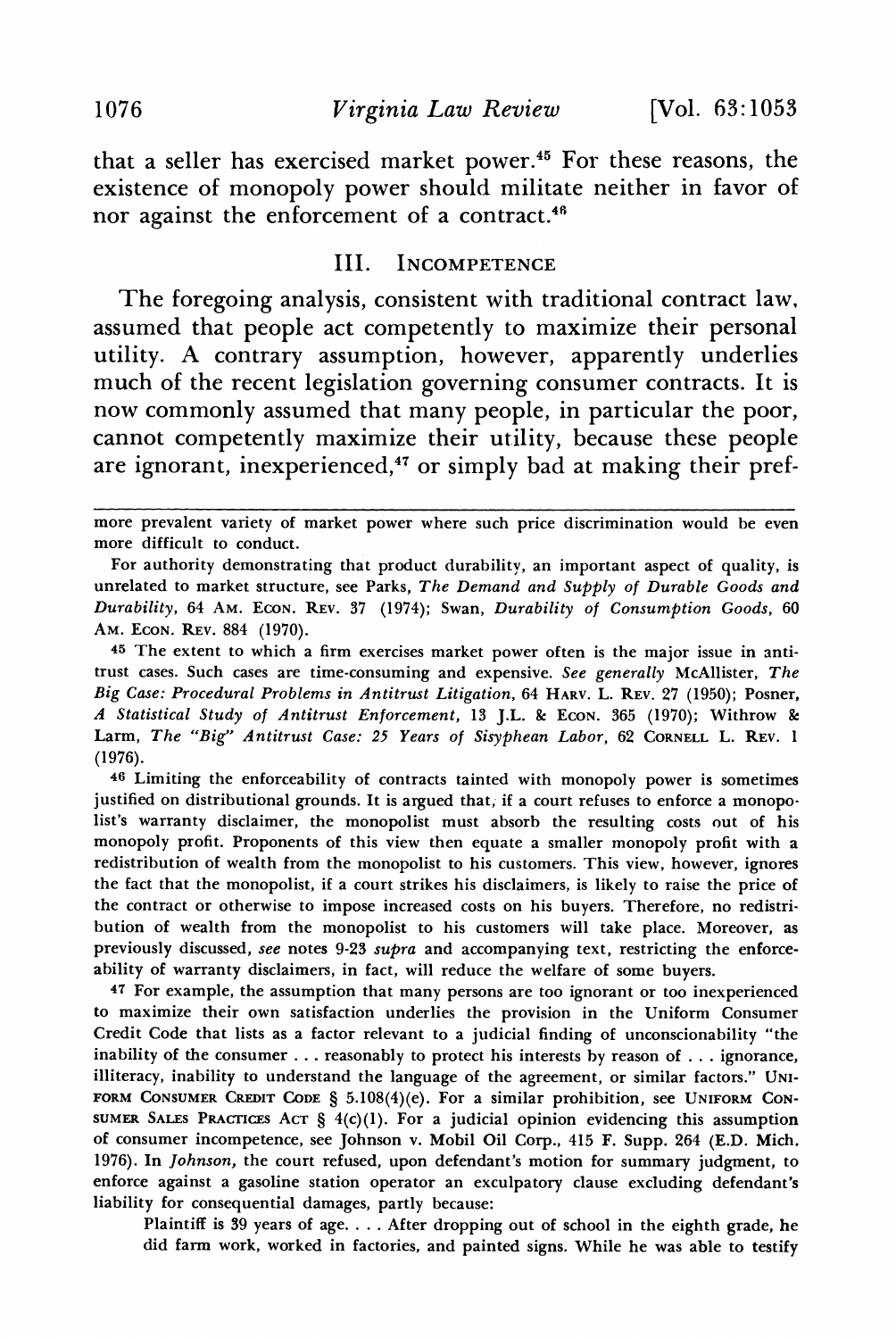**erences and purchases congruent.48 Even though some people are poor at maximizing their own utility, the issue is whether the law should presume that, as a general rule, consumers act competently. The traditional premise of consumer competence,49 it is argued below, should continue to govern, because the evidence of widespread incompetence is too unreliable to justify the costs of assuming that some consumers cannot act in their own best interests.50** 

**In unconscionability cases, courts often infer from the terms of the agreement itself (such as a broad security interest or an ap**parently extravagant purchase) that a consumer is incompetent.<sup>51</sup>

**in an understandable manner, it appears that he is practically illiterate. He stated that he cannot read, except perhaps certain items in the sports section of the newspaper. When asked by his counsel to read aloud from the retail dealer contract, he appeared able to read only isolated words.** 

**. . . The notion of free will has little meaning as applied to one who is ignorant of the consequences of his acts.** 

**Id. at 268-69. The court then ruled that it would not enforce such an exculpatory clause unless the party relying on the clause had obtained "the voluntary, knowing assent'" of the other party. Id. at 269.** 

**48 For example, the provision in the Uniform Consumer Credit Code (Code) that lists "the inability of the consumer to receive substantial benefits from the property or services sold" as a factor relevant to a finding of unconscionability rests upon the assumption that some people cannot make their purchases and preferences congruent. UNIFORM CONSUMER CREDIT CODE ? 5.108(4)(b). Accord, UNIFORM CONSUMER SALES PRACTICES ACT ? 4(c)(3). The Code provision thus militates against enforcing "a sale to a Spanish speaking laborerbachelor of an English language encyclopedia set, or the sale of two expensive vacuum cleaners to two poor families sharing the same apartment and one rug." UNIFORM CON-SUMER CREDIT CODE § 5.108, Comment 4. For another example, see id. § 1.107(4).** 

**<sup>49</sup>The term "consumer incompetence," as used in the text, refers to the inability of a person to contract in his own best interest, because he is ignorant, commercially unsophisticated, or simply inept. In this sense, traditional contract law did not permit an incompetent consumer to avoid contractual liability. The traditional view, however, recognized a different form of incompetence, arising either where a mentally ill person did not know that he was making a contract at all or where such a person knew that he was making a contract against his own best interest but could not act in a reasonable manner in relation**  to the transaction. See RESTATEMENT (SECOND) OF CONTRACTS § 18c.

**50 Economists often defend their use of the assumption that people act to maximize expected utility, not because the assumption is true, but because it has explanatory and predictive power. See R. POSNER, ECONOMIC ANALYSIS OF LAW 12-14 (2d ed. 1977). See also Bray, The Logic of Scientific Method in Economics, 4 J. ECON. STUD. 1 (1977). Professor Sen recently criticized the standard notion that persons act to maximize expected utility, but agreed that his criticism did not apply "in the private purchase of many consumer goods." Sen, Rational Fools: A Critique of the Behavioral Foundations of Economic Theory, 6 PHILO. & PUB. AFFAIRS 317, 330 (1977). Adding to the economists' "positivist" justification, this section of the article presents a normative argument to justify the assumption that people act to maximize their expected utility.** 

**51 E.g., Williams v. Walker-Thomas Furniture Co., 350 F.2d 445 (D.C. Cir. 1965).**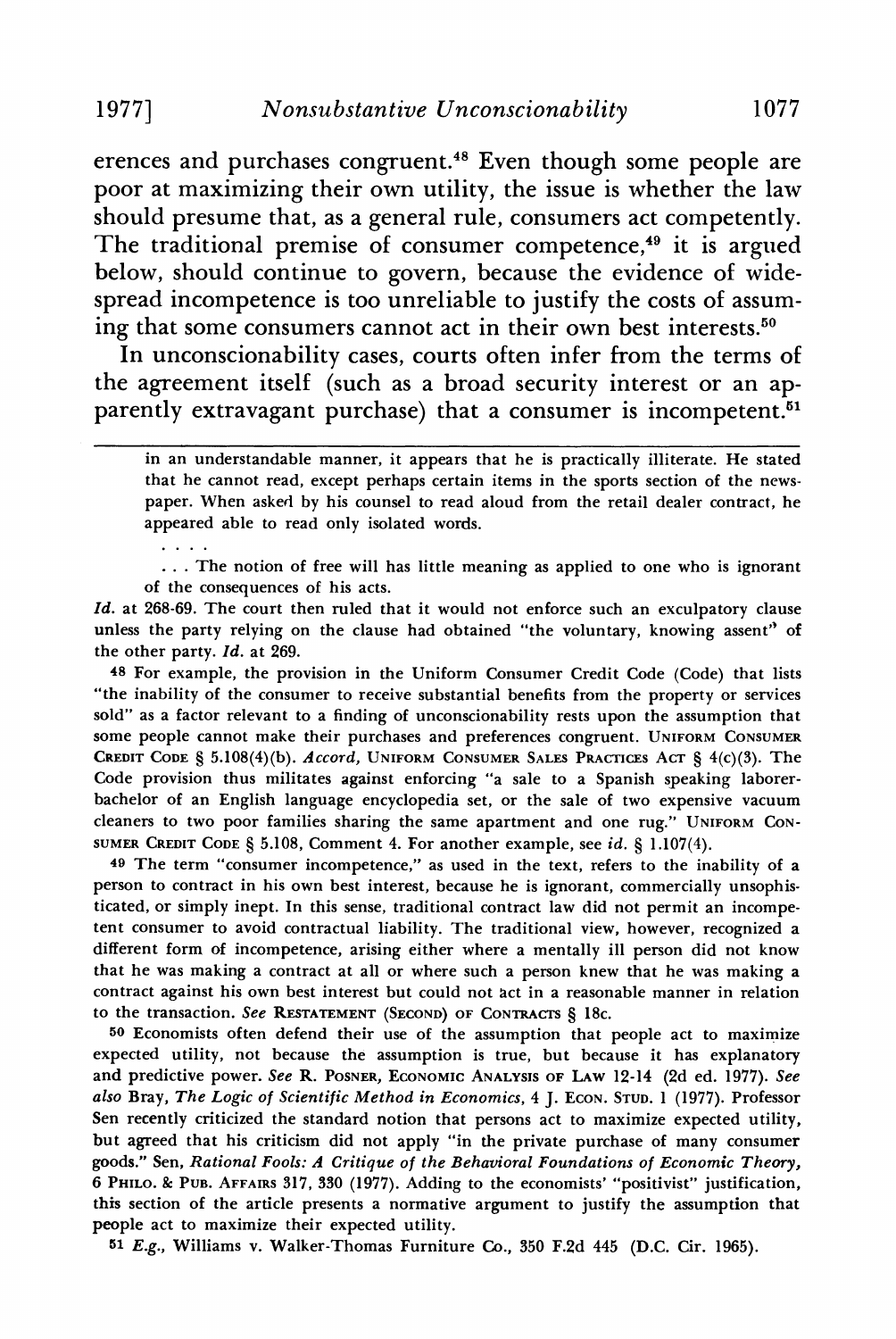**This approach, however, is circular: the party is ruled incompetent because the deal is bad, while the deal is ruled bad because the party is incompetent. Although the content of a contract is often relevant to whether a consumer has acted competently,52 a court or legislature that inferred incompetence only from the terms of a contract would in fact be banning a clause for substantive reasons alone. The question of whether, in a given case, the substantive objections to a clause, standing alone, are sufficiently compelling to justify nonenforcement should be faced openly, not concealed in the apparently neutral language of behavioral judgments.** 

**Inferences of incompetence, however, are sometimes based on evidence extrinsic to the terms of an agreement. But these inferences rarely are drawn by experts-psychiatrists or psychologists; they reflect judgments about large groups rather than the results of individual examinations or controlled experiments; and they are often based on anecdotal evidence or subjective impressions. For example, a lawyer-scholar, influential in the consumer protection movement, once argued:** 

**[T]he consumer is often so preoccupied with achieving his primary objective of obtaining credit that he does not evaluate any creditor's offer of exchange in terms of whether the benefit sought is to be paid for at a higher price, in terms of dollars and relinquishment of rights, than he perhaps should pay. The lack of sensitivity to contract terms tends to prevent the consumer from considering alternative arrangements that may be available to him in the market....63** 

**Also, a frequently cited note asserted:** 

**Low income consumers are frequently concerned to satisfy nonmaterial needs by their purchases: status seeking and escapism heavily influence their buying patterns.... Many of the poor are shy and unwilling to deal with strangers .... Low income consumers ... are ... generally less able to make rational choices among products than their middle income counterparts. ... A low income consumer is profoundly different from a middle income consumer .... Underlying his problems ... is a crucial lack of motivation. Many of the poor ...** 

**<sup>52</sup>Cf. Wilbert, Jorstad, Loren & Wirrer, Determination of Grave Disability, 162 J. NERvoUS & MENTAL DISEASE 35 (1976) (evaluating the competency of persons thought to be mentally ill, in part by analyzing their behavior as consumers).** 

**<sup>53</sup>Curran, Legislative Controls As A Response To Consumer-Credit Problems, 8 B.C. IND. & COM. L. REV. 409, 436 (1967).**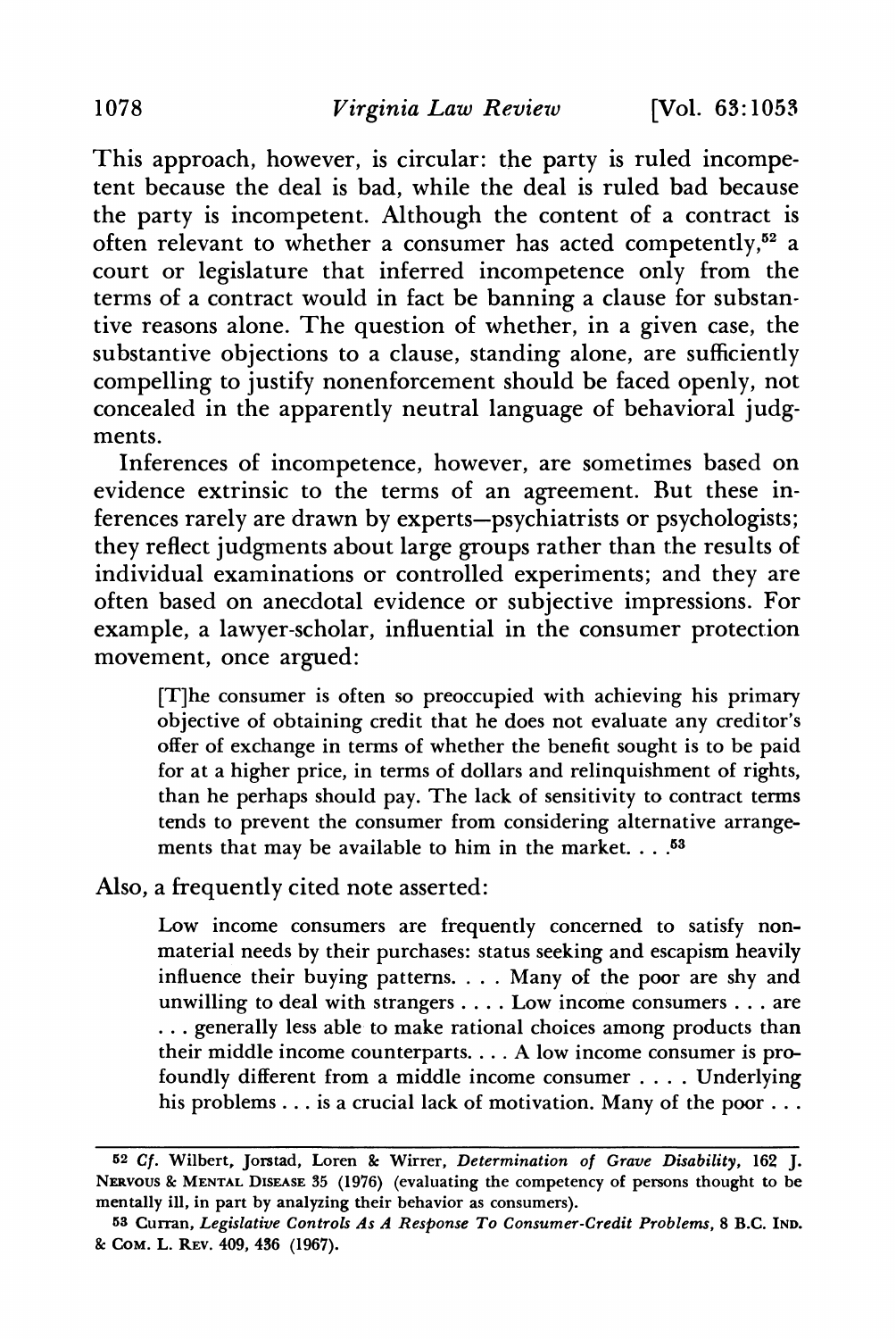**no longer regard the attempt [to get more for their money] as worthwhile.54** 

**Inferring incompetence in this manner is objectionable, not because such inferences have been proven false, but rather because the evidence is in fact inconclusive. With regard to the evidence, the previously quoted note reflects the common assumption that the poor are much less competent than the middle class at maximizing their personal utility.55 Empirical studies of the behavior of poor consumers, however, often contradict this assumption. A recent case study of rural poor families concluded:** 

**[P]oor people do perceive and act in accordance with marginal costs and returns.... They are . . . close to their optimum given their circumstances, which is the most we can say of anybody. This means it is appropriate to assume ... that the poor behave rationally and in their best interests.56** 

**Another study examining the consumer credit behavior of 650 "representative" households and 150 black families observed: "In general low-income and minority buyers appear to have realistic perceptions of the structure of the credit market, at least by comparison with other groups in the population." <sup>57</sup>Although some**  studies do suggest that poor people are incompetent consumers,<sup>58</sup>

**55 For other authorities assuming that the poor are significantly less competent than the middle class, see Katz, Introduction to THE LAW AND THE LOW INCOME CONSUMER ati (C. Katz ed. 1968); Black, Some Notes on Law Schools in the Present Day, 79 YALE L.J. 505, 508 (1970); Caplovitz, Consumer Credit in the Affluent Society, 33 LAW & CONTEMP. PROB. 641, 647-49 (1968); articles cited note 10 supra.** 

**56 Newton, Economic Rationality of the Poor, 36 HUMAN ORGANIZATION 50, 58 (1977).** 

**57 Day & Brandt, A Study of Consumer Credit Decisions: Implications for Present and Prospective Legislation, in THE NATIONAL COMMISSION ON CONSUMER FINANCE, 1 TECHNICAL STUDIES 95 (1972). See also id. at 29-30, 112-16. For similar evidence that the demographic variables of race and income do not significantly correlate with unwise or uninformed consumer behavior, see Deutscher, Credit Legislation Two Years Out: Awareness Changes and Behavioral Effects of Differential Awareness Levels, in THE NATIONAL COMMISSION ON CONSUMER FINANCE, 1 TECHNICAL STUDIES 42 (1972); Mandell, Consumer Perception of Incurred Interest Rates: An Empirical Test of the Efficacy of the Truth-In-Lending Law, 26 J. FINANCE 1143 (1971); White & Munger, Consumer Sensitivity To Interest Rates: An Empirical Study of New-Car Buyers and Auto Loans, 69 MICH. L. REV. 1207 (1971).** 

**58 See THE NATIONAL COMMISSION ON CONSUMER FINANCE, CONSUMER CREDIT IN THE UNITED STATES 175-78 (1972).** 

**<sup>54</sup>Note, Consumer Legislation and the Poor, 76 YALE L.J. 745, 750-54 (1967) (footnotes omitted). The note drew its primary support from the apparently uncorroborated congressional testimony of people who worked with the poor. See also Wallace, The Uses of Usury: Low Rate Ceilings Reexamined, 56 B.U. L. REV. 451, 476, 494 (1976) (alleging, without empirical support, that some high risk buyers are incompetent).**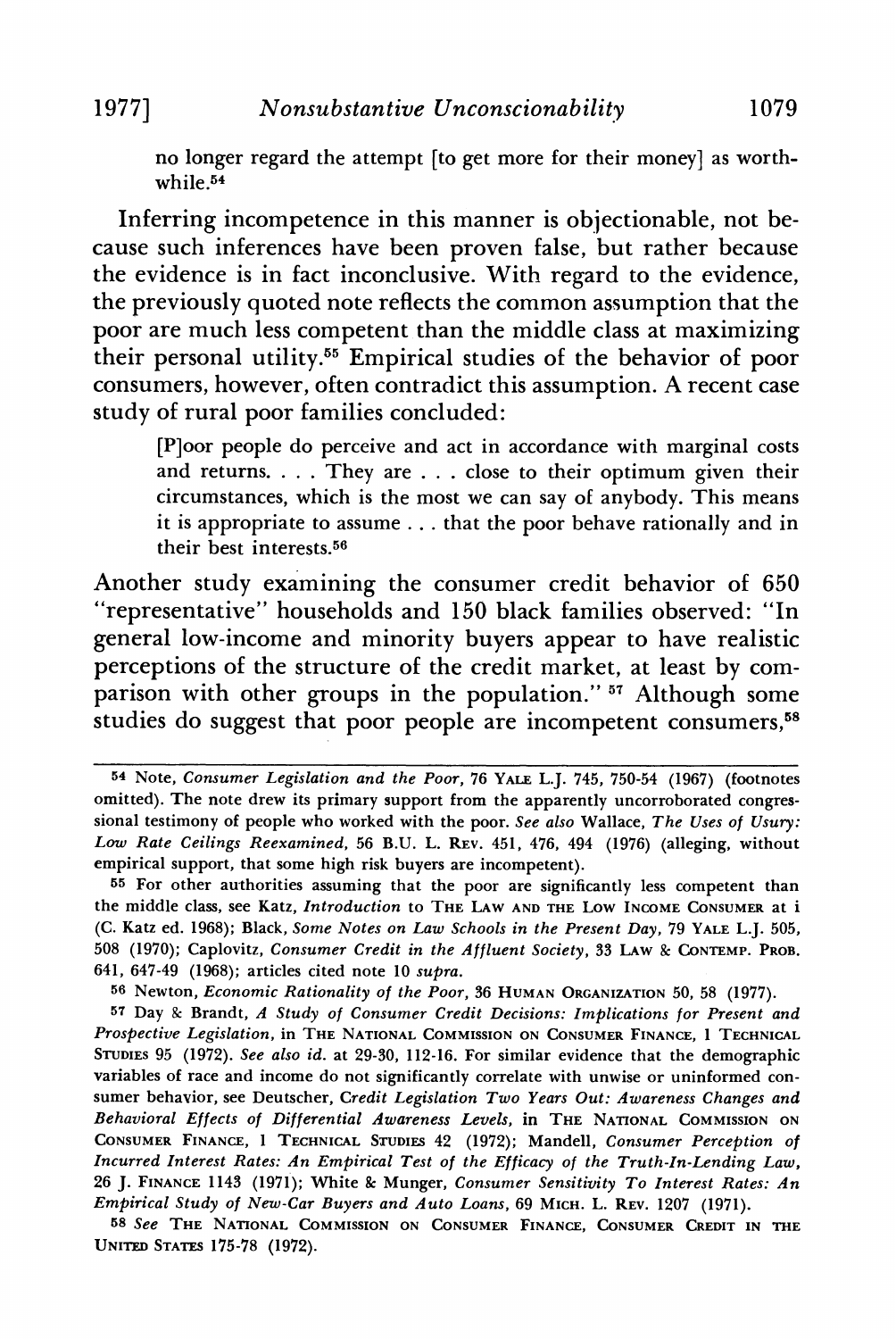**the empirical evidence is inadequate to justify an assumption that poor people in general are too ignorant, too inexperienced, or too inept to maximize their own utility.59 Before intervening to strike a contract clause, a court or legislature, therefore, should require strong evidence of such incompetence, because people who are wrongly classified as incompetent are significantly disadvantaged.** 

**There apparently are few studies that directly evaluate the consuming behavior of middle class persons. Recent studies of "token" economies, however, illuminate this question.60 These studies examine the response of patients in mental hospitals to economic incentives, such as higher wages for doing particular tasks or changes in the relative prices of goods the patients are allowed to purchase. The major advantage of these studies is that many extraneous variables can be excluded, because the entire "economy" is under the experimenter's control. The seminal token economy study observed: "Patients were sensitive to the response-reinforcement relationship [i.e. to changes in wages] in spite of the fact that many had extremely low IQ's, a severe state of psychosis, and often a minimal level of verbal comprehension." 61 These experimental results, that patients respond to economic incentives as economic theory predicts for normal persons, have frequently been replicated.62** 

**Newton, supra note 56, at 50.** 

**60 With regard to conclusions about the competence of middle class consumers, these studies have two important limitations. First, the studies, which report only aggregate data, do not examine separately the behavior of middle class patients. But plainly many of the subjects in the token economy experiments were middle class patients. Second, the studies examine only responses to relatively simple economic stimuli, such as changing prices. The experiments do not involve complex consumer transactions.** 

**61 Ayllon & Azrin, The Measurements and Reinforcement of Behavior of Psychotics, 8 J. EXPERIMENTAL ANALYSIS OF BEHAVIOR 357, 374 (1965). For more recent data, see Battalio, Kagel, Winkler, Fisher, Basmann & Krasner, A Test of Consumer Demand Theory Using Observations of Individual Consumer Purchases, 11 W. ECON. J. 411 (1973) ("Chronic psychotics" responded to changes in relative prices as economic theory would predict for normal persons; data limitations made the conclusion valid for approximately half the sample.)** 

**62 See Gripp & Magaro, The Token Economy Program in the Psychiatric Hospital: A Review and Analysis, 12 BEHAVIORAL RESEARCH & THERAPY 205, 219-20 (1974). A question** 

**<sup>59</sup> Newton may have suggested a theory that helps to explain the data respecting poor consumers when he quoted an AFDC mother of eight as saying:** 

**Listen honey, if you want to see how people spend their money on things they don't need, and don't know much about what they are getting, and may buy it even so without thinking ahead, you'd better go study rich folks. If I wasted money like that, I'd be dead ....**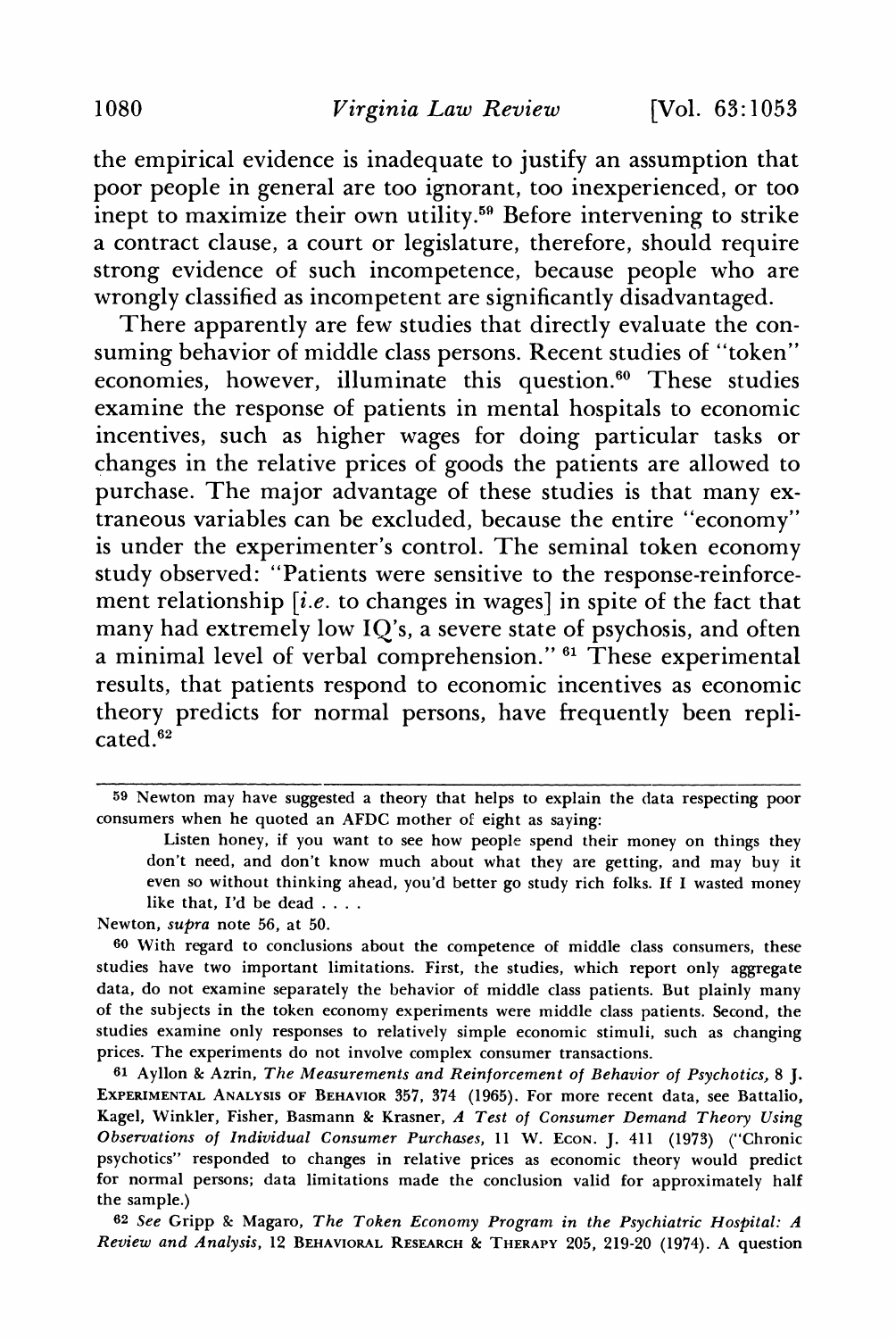**The costs of an overinclusive classification of incompetence are twofold. First, an overinclusive classification based on poverty stigmatizes the poor, as being unable to do what "ordinary" people**  can do.<sup>63</sup> Second, overinclusive classifications unnecessarily restrict **a competent consumer's freedom to contract. For example, the Uniform Consumer Sales Practices Act lists, as a factor relevant to a finding of unconscionability, the fact that a seller "knew or had reason to know" that he had taken advantage of a consumer's inability reasonably to protect his interests due to the consumer's incompetence.64 In light of the recent trend towards increased consumer protection, courts are likely to interpret the phrase "had reason to know" as imposing upon sellers a substantial duty to investigate the competence of consumers. Because such individualized investigations are apt to be too costly to conduct in mass transactions, a seller operating in such a market might refuse to** 

**that experiments like this raise is whether the sample studied accurately reflects the population at large. "External validity," however, does not seem a problem here because mental patients would seem more likely to behave irrationally than would normal persons. Thus, the fact that such patients act competently and predictably to maximize their own utility is strong evidence that normal persons of similar socioeconomic status also so act.** 

**63 Professor Goldstein recently argued against imposing such a stigma on persons in a context where interference with individual freedom seems intuitively justifiable. In a paper evaluating "the competence and freedom of the institutionalized mentally infirm . . . to make a choice for or against involvement in biomedical research," he recommended that the state presume, as a general rule, that the mentally infirm are competent to make such a choice, and that the state should concern itself with ensuring that the mentally infirm make informed and free choices. This recommendation partly rested on the following argument:** 

**Like the small print on standard contract forms, the signed standard "informed consent" form . . . should not constitute an automatic defense. On the other hand, the common law rule which presumes the competence of all adults to decide for themselves should generally prevail so far as the researcher's claim that a subject or potential subject, even if from the population of institutionalized mentally infirm, had the capacity . . . to choose. To presume otherwise would be to deprive the mentally infirm and/or the institutionalized person of his or her entitlement to respect as a human being. Thus to deny such persons the right to decide whether to participate in research because he or she is incompetent is to reduce that person's individual autonomy beyond that which can be justified by the designation or the incarceration.** 

**J. Goldstein, On the Right of the "Institutionalized Mentally Infirm" to Consent to or Refuse to Participate as Subjects in Biomedical and Behavioral Research 25 (1976) (emphasis in original) (submitted to the National Commission for the Protection of Human Subjects of Biomedical and Behavioral Research).** 

64 See UNIFORM CONSUMER SALES PRACTICES ACT § 4(c); cf. UNIFORM CONSUMER CREDIT **CODE ? 5.108 (similar provision but applicable only where seller actually knew about the consumer's incompetence).**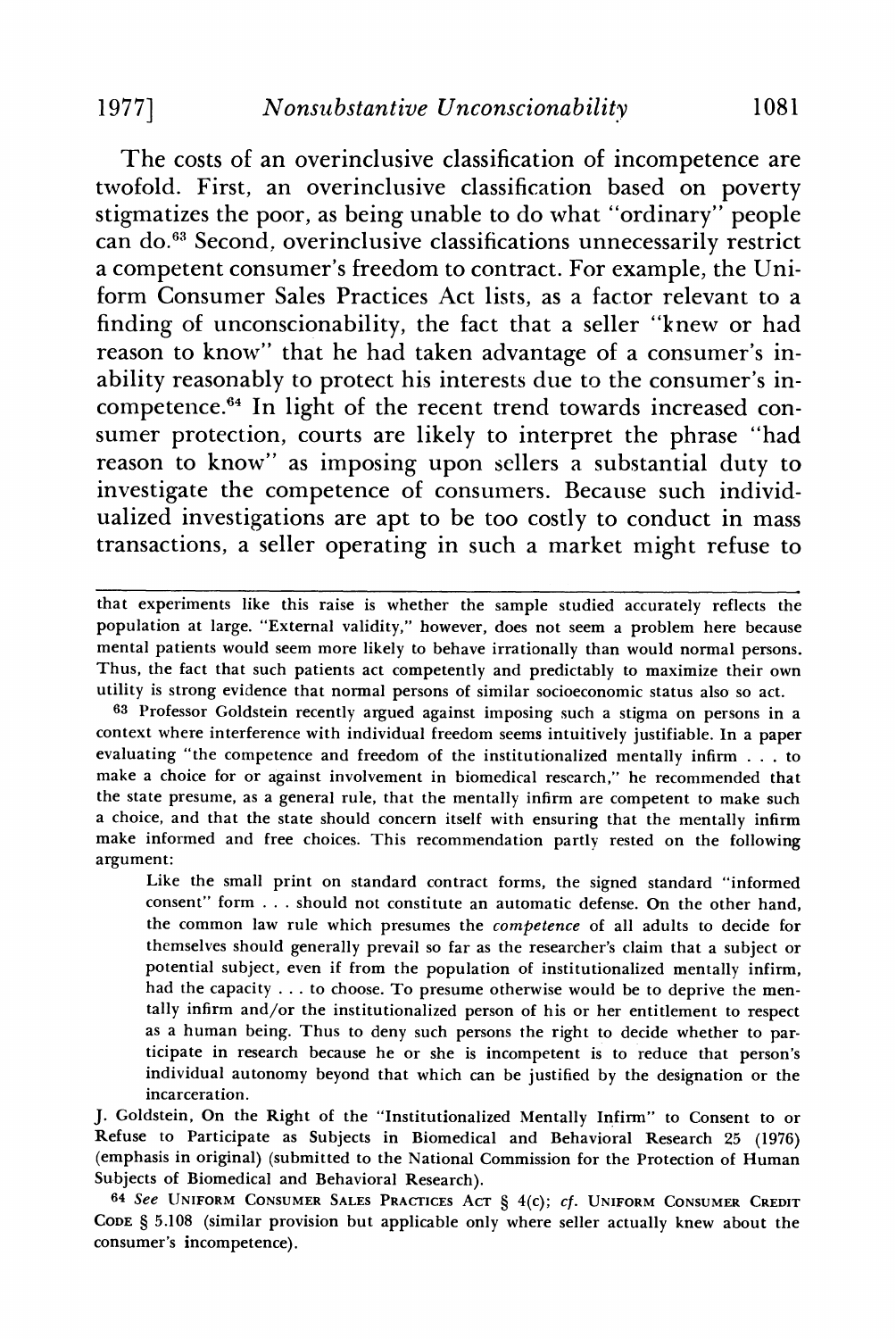**deal with, or raise prices to, persons belonging to groups in which a substantial percentage of members are likely to be judged incompetent. These groups would probably be defined in terms of race, wealth, and other sociologically obvious characteristics. As a result, some members of social groups, such as poor blacks and Chicanos, would face unnecessary restrictions upon their freedom to contract.65** 

**In sum, an overinclusive classification of incompetence creates both unfair stigmatization and undue restrictions upon freedom to contract. Moreover, the rigorous evidence that now exists does**  not strongly support-indeed, it tends to contradict-the assump**tion that many consumers are incompetent. Therefore, a court or legislature should not allow the possibility of consumer incompetence to militate against enforcing a contract.66** 

### IV. CONCLUSION

**When invoking the doctrine of unconscionability to invalidate a contract, a court or legislature typically requires the existence of a nonsubstantive objection to the enforcement of the agreement. Nonsubstantive objections arise when a buyer is poor or incompetent or when a seller exercises monopoly power or fails to particularize his contracts. This article demonstrates that none of these** 

**<sup>65</sup> As another illustration, the Uniform Consumer Credit Code provides that sellers may only take purchase money security interests when making consumer sales. UNIFORM CON-SUMER CREDIT CODE ? 3.301. This restriction apparently assumes that buyers cannot evaluate competently the benefits they would receive in exchange for other types of security interests. To the extent that consumers use their earning power and personal property as security, a statute that restricts the use of the latter increases the significance of the former as a determinant of whether to give credit. The FTC has proposed a regulation to extend this restriction to jurisdictions not adopting the Code and to restrict the ability of lenders to secure loans with consumers' personal property. See note 16 supra.** 

**<sup>66</sup>It is sometimes argued that consumer contracts transmit more information than most consumers can absorb, and thus that many consumers, in a meaningful sense, are incompetent to maximize their utility. See Davis, supra note 27, at 847-50. Similarly, it is sometimes argued that consumers are poor at foretelling the future; that is, they make decisions that irrationally favor present, rather than future, consumption. E.g., Whitford & Laufer, The Impact of Denying Self-Help Repossession of Automobiles: A Case Study of the Wisconsin Consumer Act, 1975 Wis. L. REV. 607, 616. Both arguments involve informational objections, see note 6 supra and accompanying text, and therefore are beyond the scope of this article. There is, however, little evidence supporting these claims. For a summary of the data, pro and con, respecting the claim that consumers have a quite limited ability to process information, see J. Bettman, Consumer Information Acquisition and Search Strategies (June 1977), to be reprinted in THE EFFECT OF INFORMATION ON MARKET BEHAVIOR (A. Mitchell ed. 1978).**